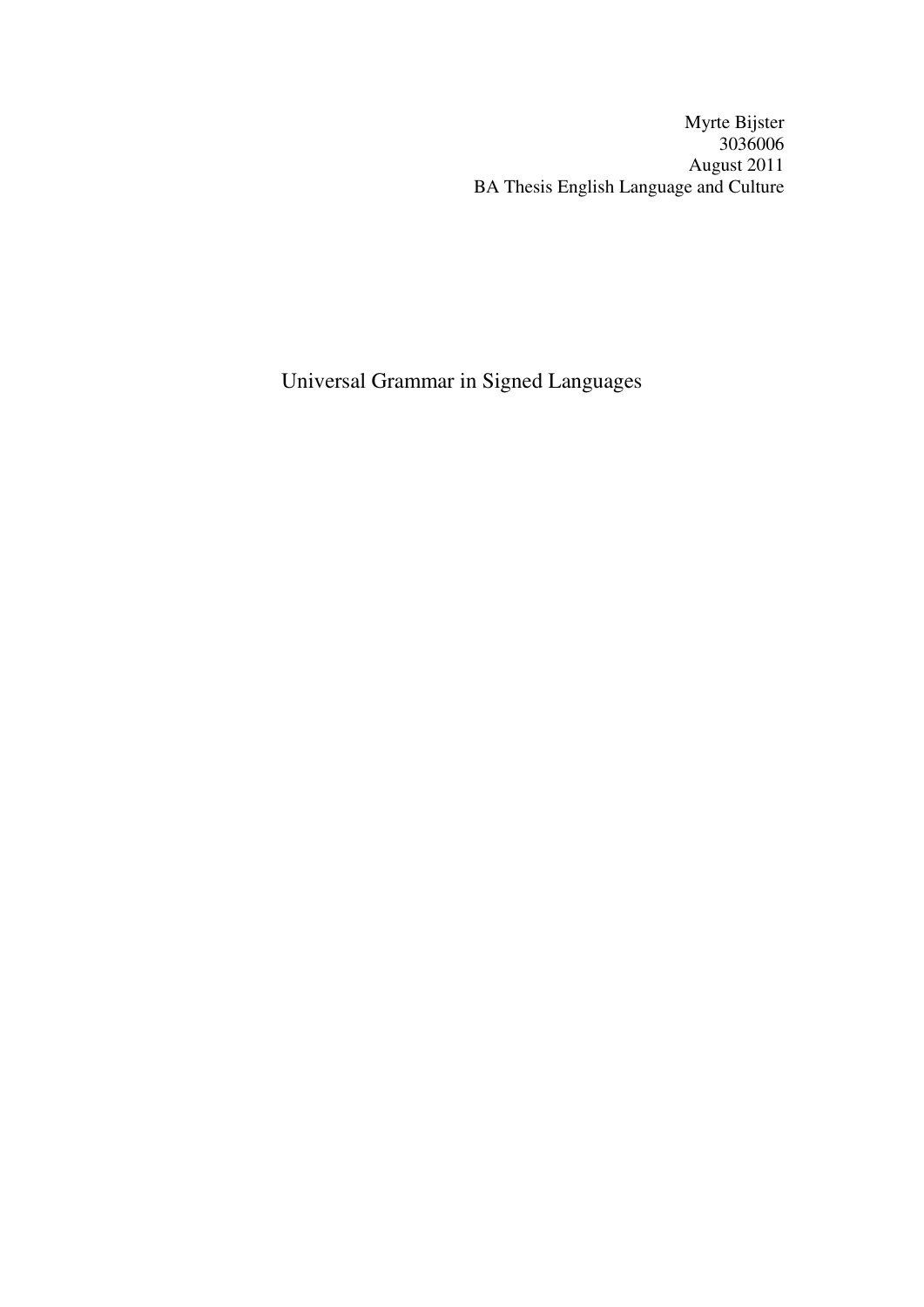## **Contents**

| Chapter 1 An introduction to Universal Grammar and Comparative Linguistics5   |
|-------------------------------------------------------------------------------|
|                                                                               |
| Chapter 3 Similarities between spoken and signed languages14                  |
| Chapter 4 The neural basis for language using brain scans in hearing and deaf |
|                                                                               |
|                                                                               |
|                                                                               |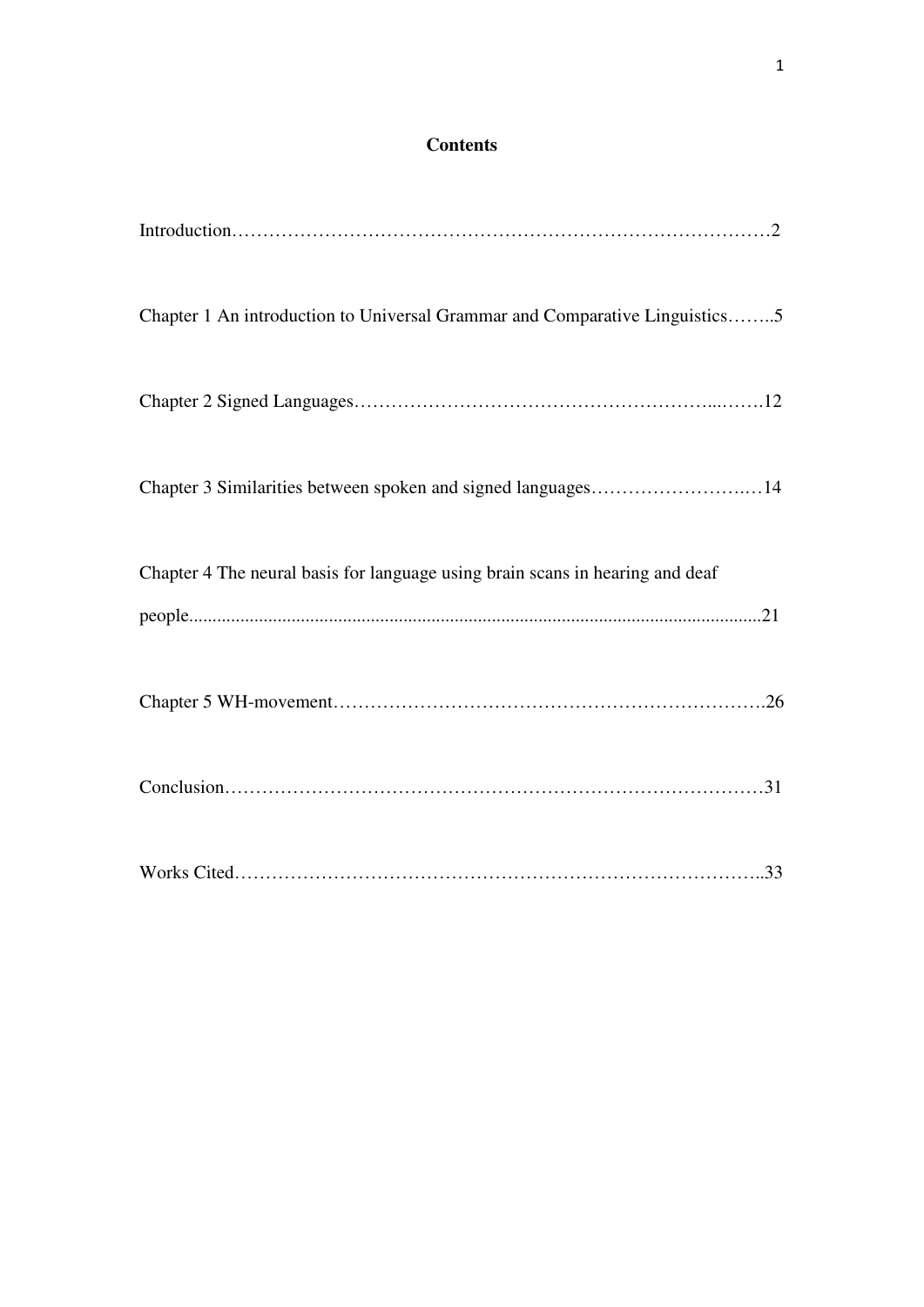## **Introduction**

There are about eighty signed languages in existence in deaf communities all over the world (Wittmann, 281-286). Many of them are still underresearched, but some are investigated intensively, and it is becoming increasingly clear that the investigation of sign languages can make important contributions to linguistics. Looking at similarities between spoken and signed languages enables linguists to gain a better view of the basis for language. 'As grammatical systems, in part, reflect the modality in which they are expressed, the comparison of spoken and signed languages permits us to separate those aspects of grammar which are modality-dependent from those which are shared by all human beings'(Corina 165).

 Besides this, the finding of similarities or universals between signed and spoken languages will illustrate two things at once; firstly that signed languages are 'real' languages with all the usual properties and phenomena that have been found to exist in spoken languages; and secondly that a shared basis for language, a Universal Grammar, also exists in signed languages. If the theory of Universal Grammar is applicable to all human languages, any natural signed language should be included.

This thesis will mainly focus on the last argument; similarities in acquisition, grammar and the neural processing of language between signed and spoken languages can prove that Universal Grammar exists in signed language. In the following chapters these three fields (acquisition, grammar and neural basis) will be explained and discussed.

 This discussion will rely mainly on work by three investigators in this area, Laura Ann Petitto, Diana Lillo-Martin, and Wendy Sandler. In the field of comparative linguistics involving spoken and signed languages, Laura Ann Petitto has performed a considerable amount of research. She is a Cognitive Neuroscientist and a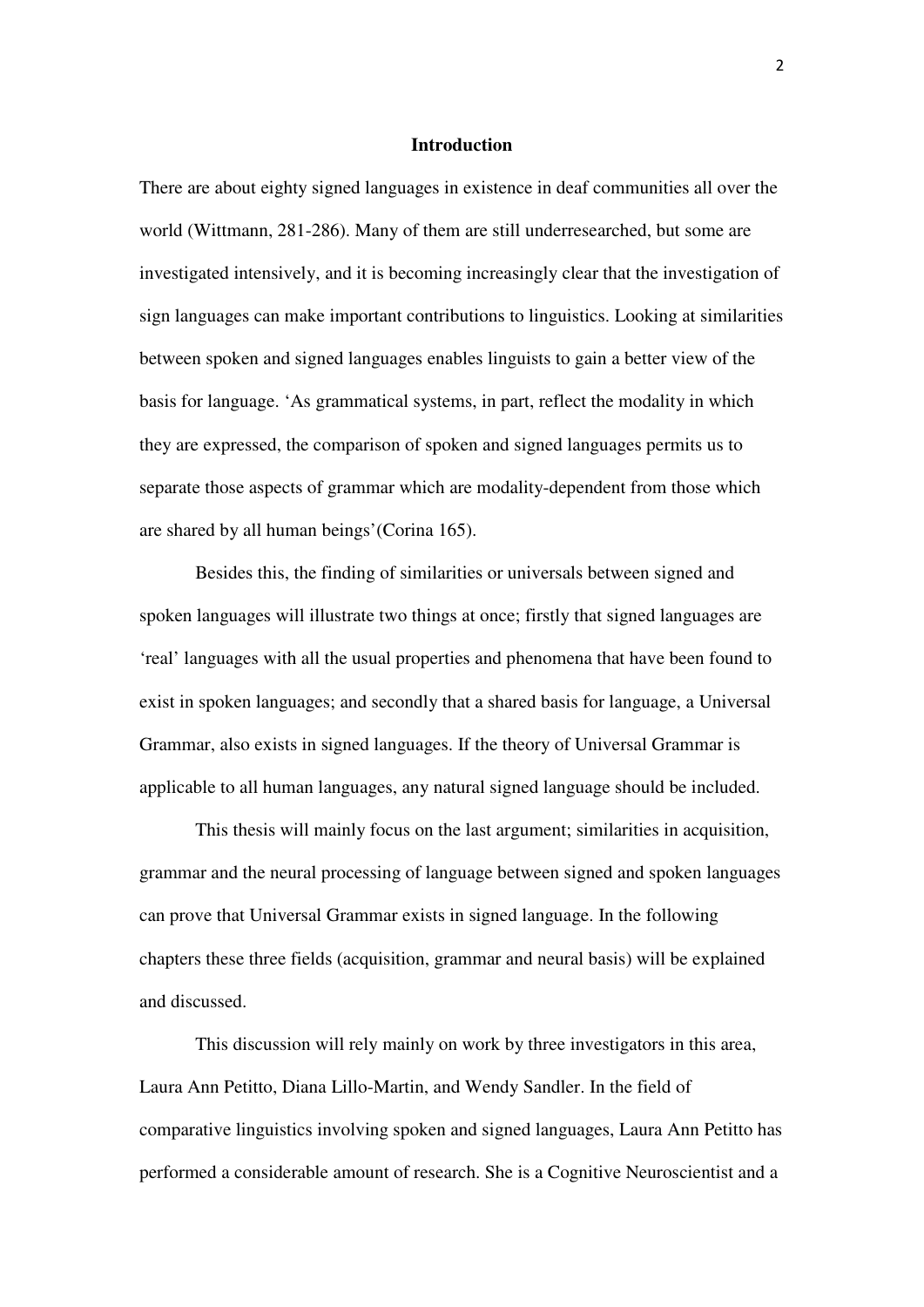Developmental Cognitive Neuroscientist at the University of Toronto, who is known for her discoveries about bilingualism, animal languages and the biological foundations of language as well as her work on signed languages (Petitto Website). In this thesis, her articles on the discoveries of similarities in acquisition between signed and spoken languages will be discussed. Besides that, her articles on the neurological aspects that occur when processing language will be discussed. The last chapter will make use of the articles written by Diane Lillo Martin and Wendy Sandler. Both linguists at the University of Connecticut and Haifa University, respectively, they have investigated the similarities in grammar between signed and spoken languages.

 All three authors have studied the similarities between signed and spoken languages and all three authors have published many articles about their findings. In this thesis, however, a small selection of their work is used in order to support the three main arguments for claiming that Universal Grammar exists in signed languages. Two of the arguments (acquisition and neural basis) are supported by articles written by Petitto. In the field of the acquisition programme of signed languages and the process of signed languages in the brain, Petitto has been a pioneer and she is well respected for her research. The third argument focuses on the grammatical similarities between signed and spoken languages. Both Sandler and Lillo Martin have studied this subject and are well known for their findings. All articles used are based on many years of research and should therefore be sufficient evidence to support the claims made in this thesis.

Before any comparisons between signed and spoken language can be made in order to search for similarities that prove the existence of Universal Grammar in sign languages, the term itself needs to be explained. The first chapter will therefore provide an explanation of the theory of Universal Grammar.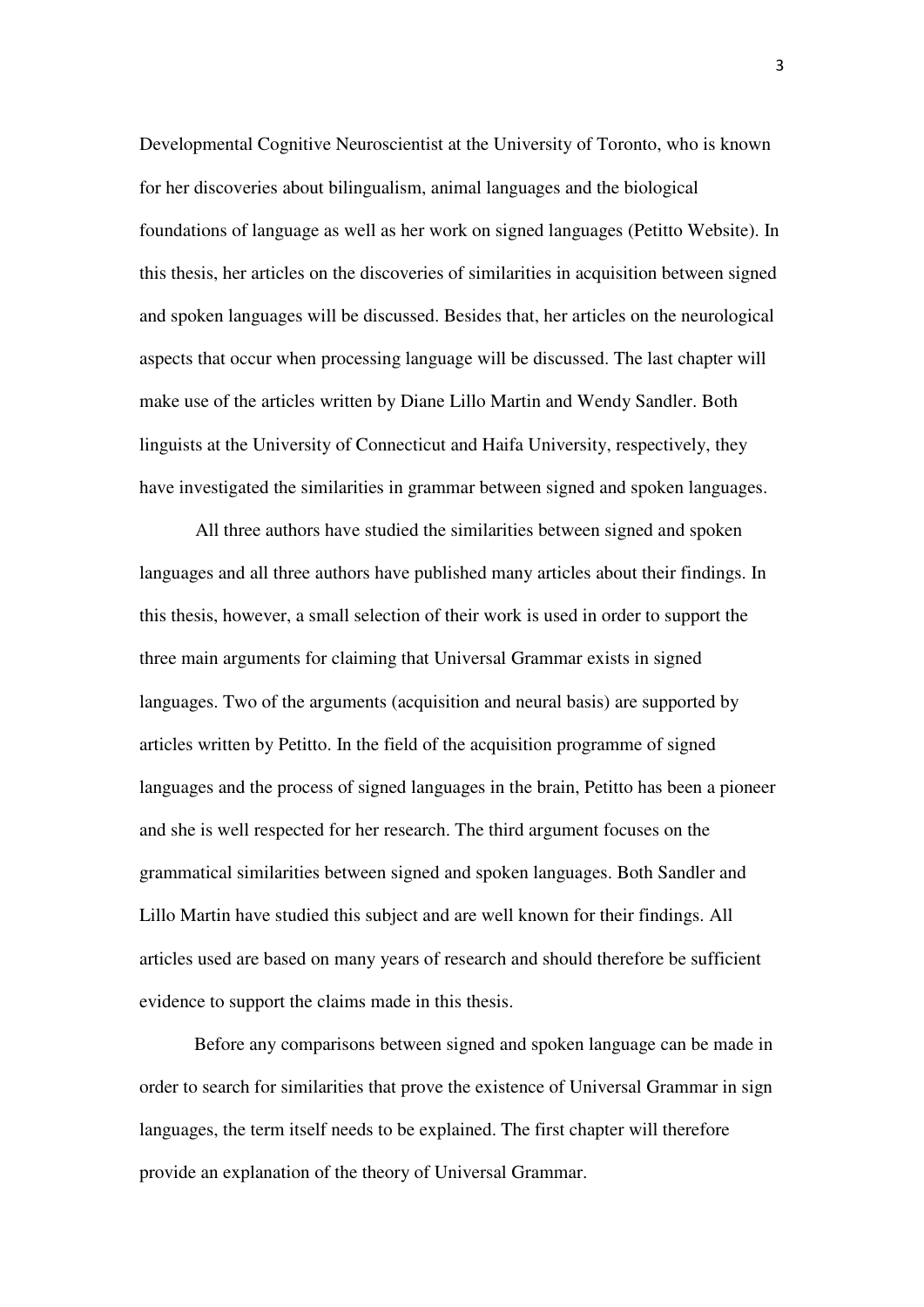The second chapter will provide a brief exposition on signed languages. Questions about the origin of signed languages, the development and cultural issues will be briefly discussed. The third, fourth and fifth chapters will then provide arguments to support the claim that there is evidence for the existence of a Universal Grammar in signed languages covering the acquisition process, grammatical issues and the neural basis of language.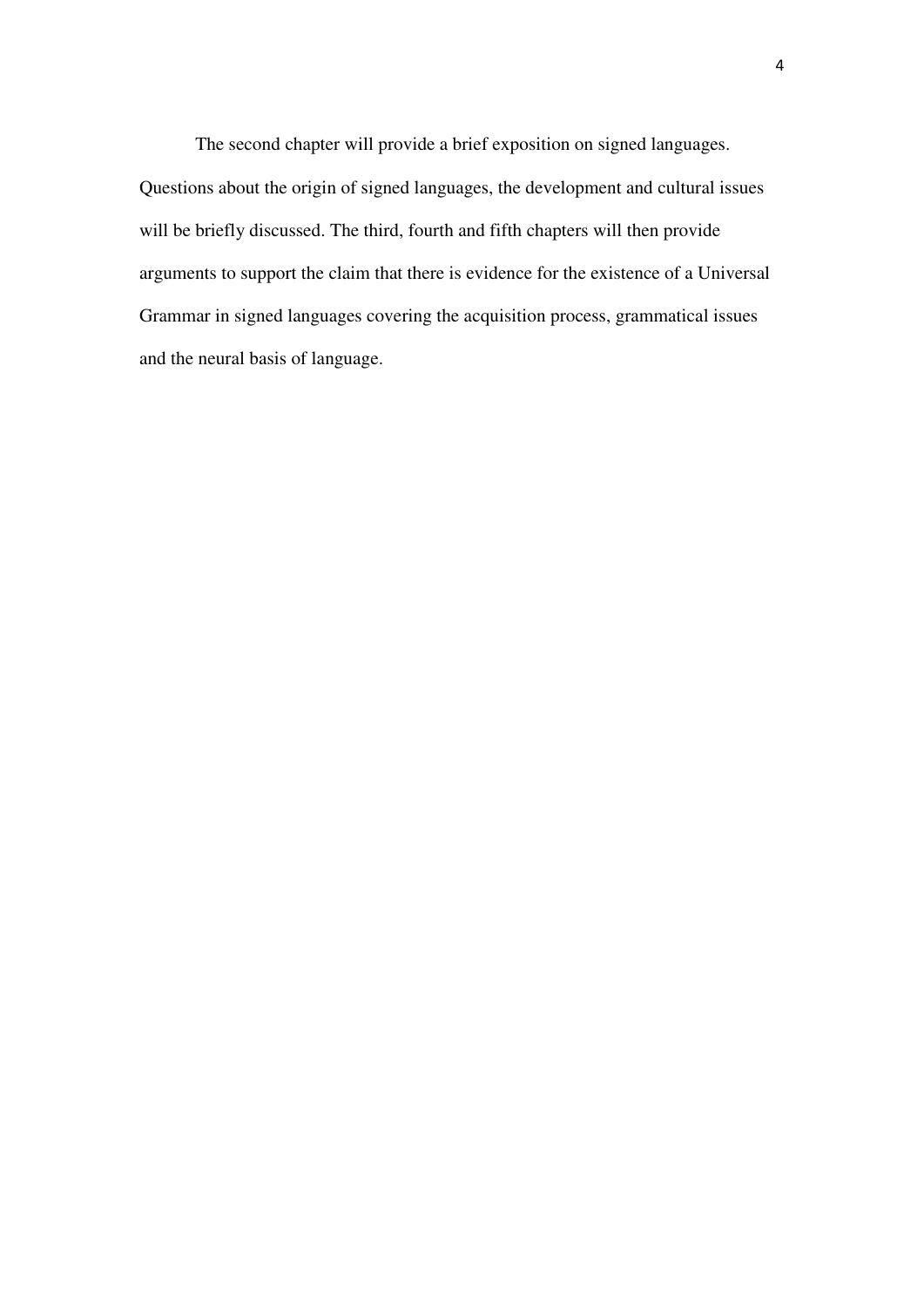## **Chapter 1 An introduction to Universal Grammar and Comparative Linguistics**

*In this chapter the strategy of 'comparative linguistics' will be used to illustrate the notion of Universal Grammar. This chapter is divided into two sections. In the first section, the "Poverty of the Stimulus" argument put forward by Noam Chomsky will be discussed. In the second section, the theory of Principles and Parameters will be explained in order to show how Universal Grammar works*.

#### Poverty of the Stimulus

The most important name within the study of Universal Grammar (or UG, as it will be called from now on) is that of the American linguist Noam Chomsky, a pioneer in the field of UG, in the course of the1960s. Chomsky's theory has formed the world of linguistics with his introduction of UG. The theory that he put forward has been shaped, reshaped and adjusted, but it was never abandoned and it is still used in modern linguistics.

Although many people believe that the acquisition of language is solely based on the language input that a child receives from parents and perhaps other caregivers, input is obviously an indispensible but not the only factor that contributes to learning a language. By doing comparative studies in the linguistic field (comparative linguistics), scholars have found that in the acquisition process there are similarities between all languages that cannot be solely based upon input. There has to be more to the mind that can help a child acquire a language, for example, a shared instinct for learning language: something called Universal Grammar.

UG is the underlying basis for all languages. Using UG enables children to learn a language in a short period of time. Chomsky also proposes that it is reasonable to assume that Universal Grammar is inborn. He claims that all children are born with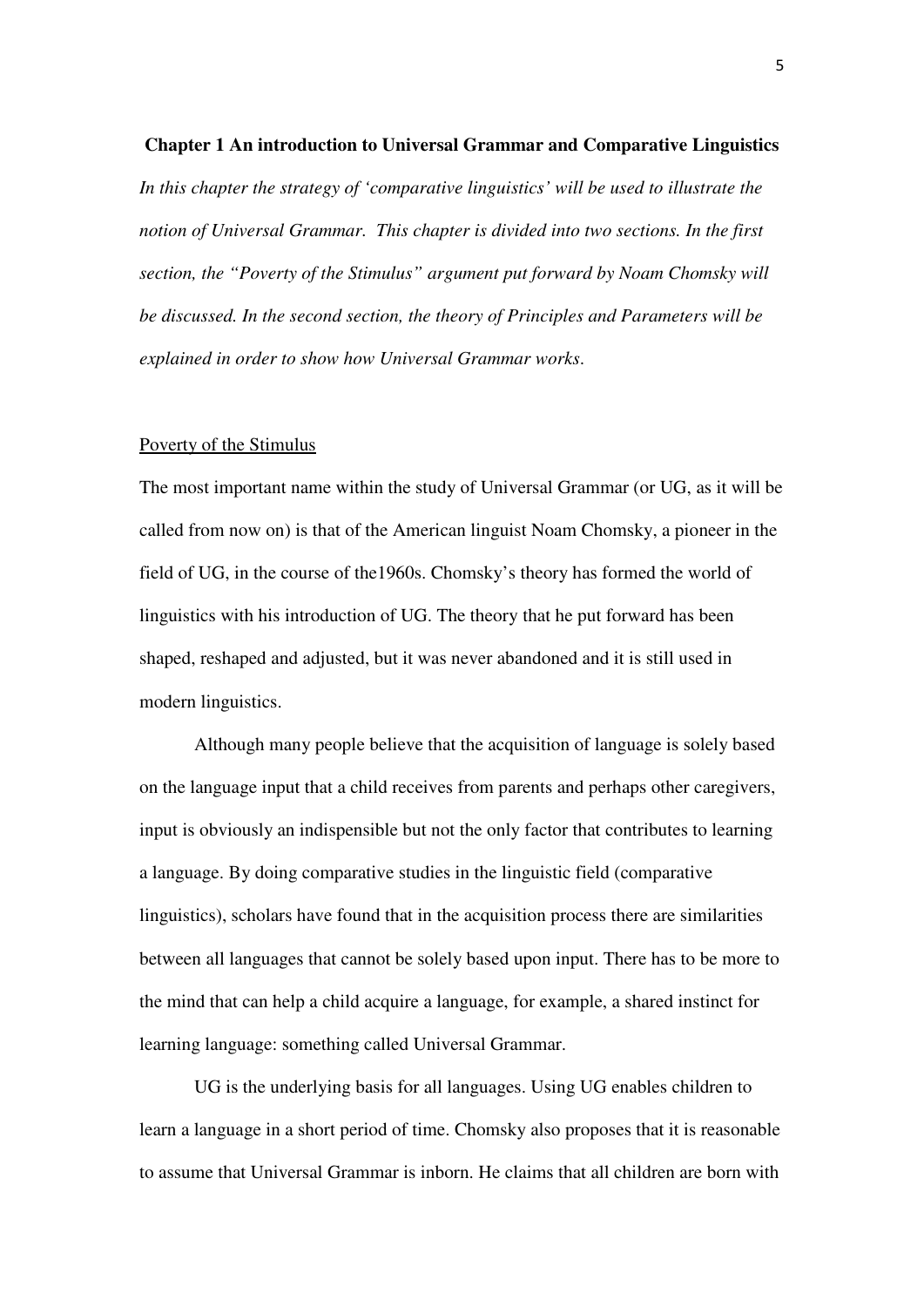an 'inbuilt' language system. This system is identical in all human beings, and all children use this inborn grammar to help them acquire the language they learn.

The Poverty of the Stimulus Argument supports the view that there has to be an underlying part of the brain already set to language. The argument means that there are simply not enough stimuli, in the form of language input of any kind, for a child to acquire a language in the way it does.

To claim that a child learns only from input would raise many issues. Consider the following example from Laurence and Margolis in their article "The Poverty of the Stimulus Argument":

- (1) Ecuador is in South America.
- (2) Is Ecuador in South America?
- (3) That woman who is walking her dog is Tom's neighbour.
- (4) Is that woman who is walking her dog Tom's neighbour?
- (5) \* Is that woman who walking her dog is Tom's neighbour?

English grammar rules state that when a question is formed, the auxiliary verb ('is') should be moved to the initial position of the main clause. The first two sentences in the example above are fairly straightforward: the verb 'is' is moved to the front of the sentence to form a question. In sentence (4) we see that it is not that easy. Sentence (3) also includes an imbedded clause: 'who is walking her dog'. Here, we see the grammatical rule; the auxiliary verb needs to be moved to the beginning of the main clause and only then it is a grammatically correct sentence. Let us assume that a child acquiring a language has only heard the first two sentences. In order to form a question as in (2) the child would simply have to move the word 'is' to the beginning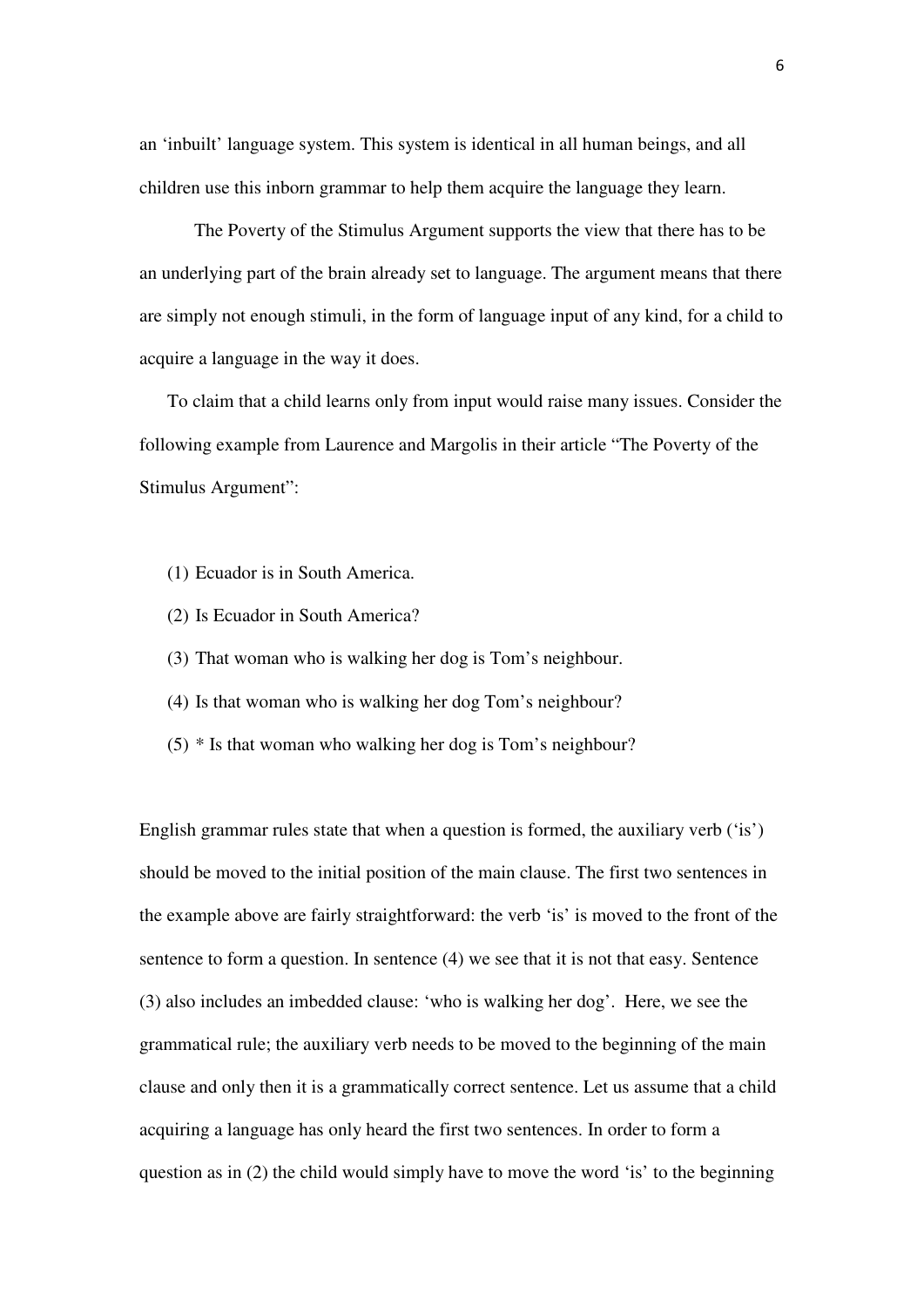of the sentence. However, if sentences (1) and (2) would lead the child to the conclusion that the first *is* of a sentence must be moved, the outcome would be ungrammatical (Laurence 222-223).

It is striking that children do not make these kinds of mistakes. However, if we look at the rule underlying sentence (4), we see that in order to make a correct English question out of sentence (3), a child would have to know how to distinguish between the main clause and the embedded clause, and above all, he or she would have to know how to recognize an auxiliary verb, because it is the auxiliary of the main clause that is moved.

Obviously, a child acquiring a language does not consciously use grammatical rules like this, but they are able to produce correct sentences. What Chomsky tries to show using the Poverty of the Stimulus is that there is no possibility a child could have picked up this precise grammatical rule from the first two sentences and there is also no possibility a child consciously uses grammatical terms like 'main clause' or 'auxiliary verb' and thus there must be an underlying device in the human mind –or 'brain'- that knows how to use the input of language in order to make sentences like (4), without actual knowledge of grammatical rules.

The Poverty of the Stimulus Argument shows that there has to be more that helps a child acquire a language than just input from caregivers. It shows that there is an underlying system in the brain that provides grammatical rules for us, independently of the input, and helps us apply those aspects to new sentences.

The Poverty of the Stimulus Argument shows that there has to be an underlying basis for language already set in the mind. With this basis, language is acquired. This also means that this basis, Universal Grammar, is the same for every child born (in any part of the world), since at birth it is not yet clear for children which

7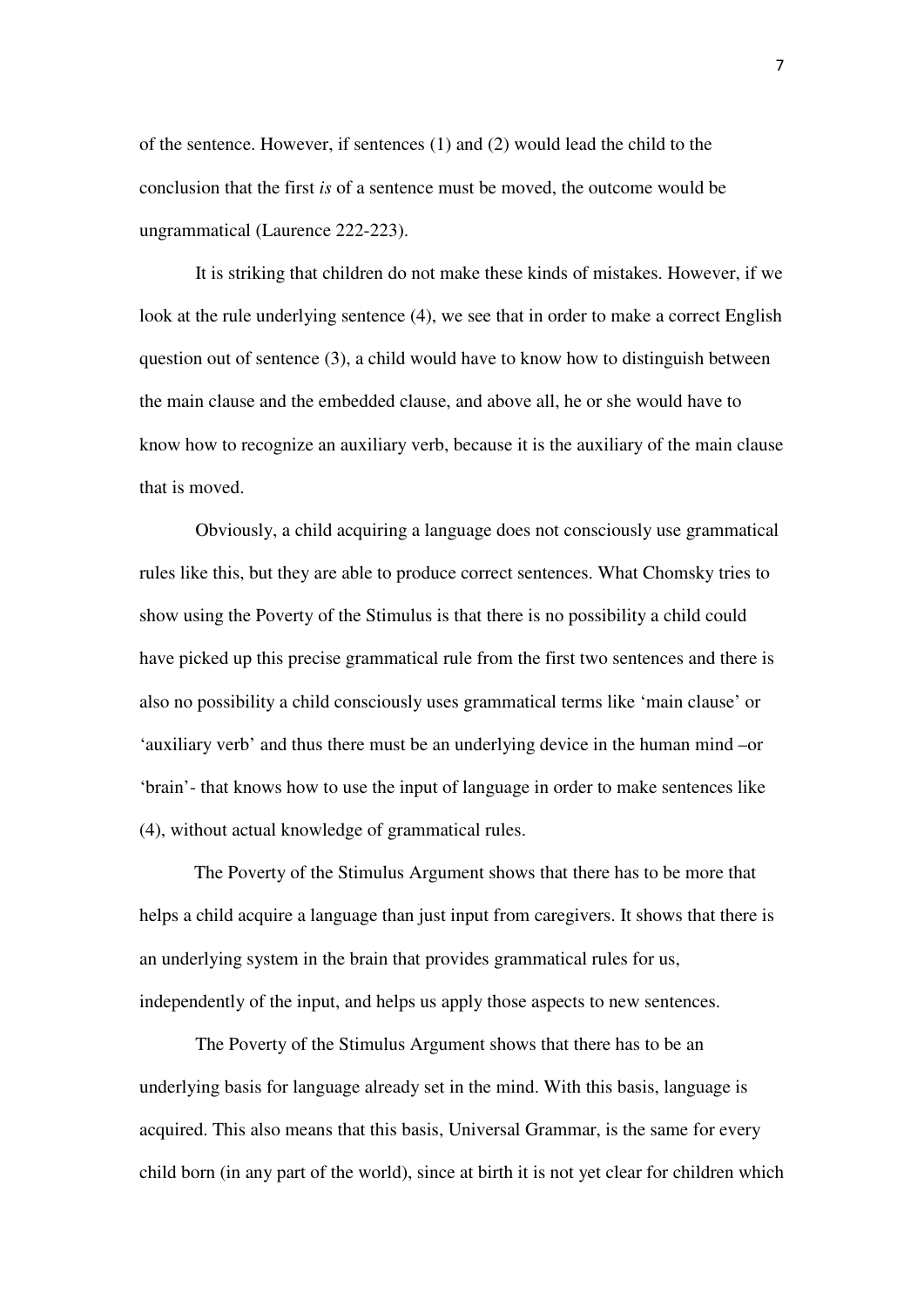language they are 'allocated' to. In order to explain how this universal basis works and how it is 'triggered', the Principles and Parameters Model will be discussed in the next section.

## Principles and Parameters

The Principles and Parameters Model shows that with the input a child receives (a specific language), his or her 'language system' is triggered into learning that language (Lightfoot 1).This 'language system' contains certain Principles. Principles are universal; they are the same in every language. Parameters are different: they refer to forms of systematic variation between languages. Parameters can be seen as switches: for every language a restricted set of switches is activated. Every language then has its own collection of parameters activated. With the input that a child receives (language spoken by caregivers), in the language learning process a child will have to determine the correct (yes/no) value for the parameter in question. So parameters are choices and they are used to define a specific language, while Principles are the underlying basis, that what all languages have in common (Lightfoot 2).



As shown in Figure 1, the principles are universals and they are the same for every language. The parameters are options; they can be activated depending on the input a child receives. This process is called the 'setting' of the parameters. The setting of the parameters is thus determined by the input that a child receives.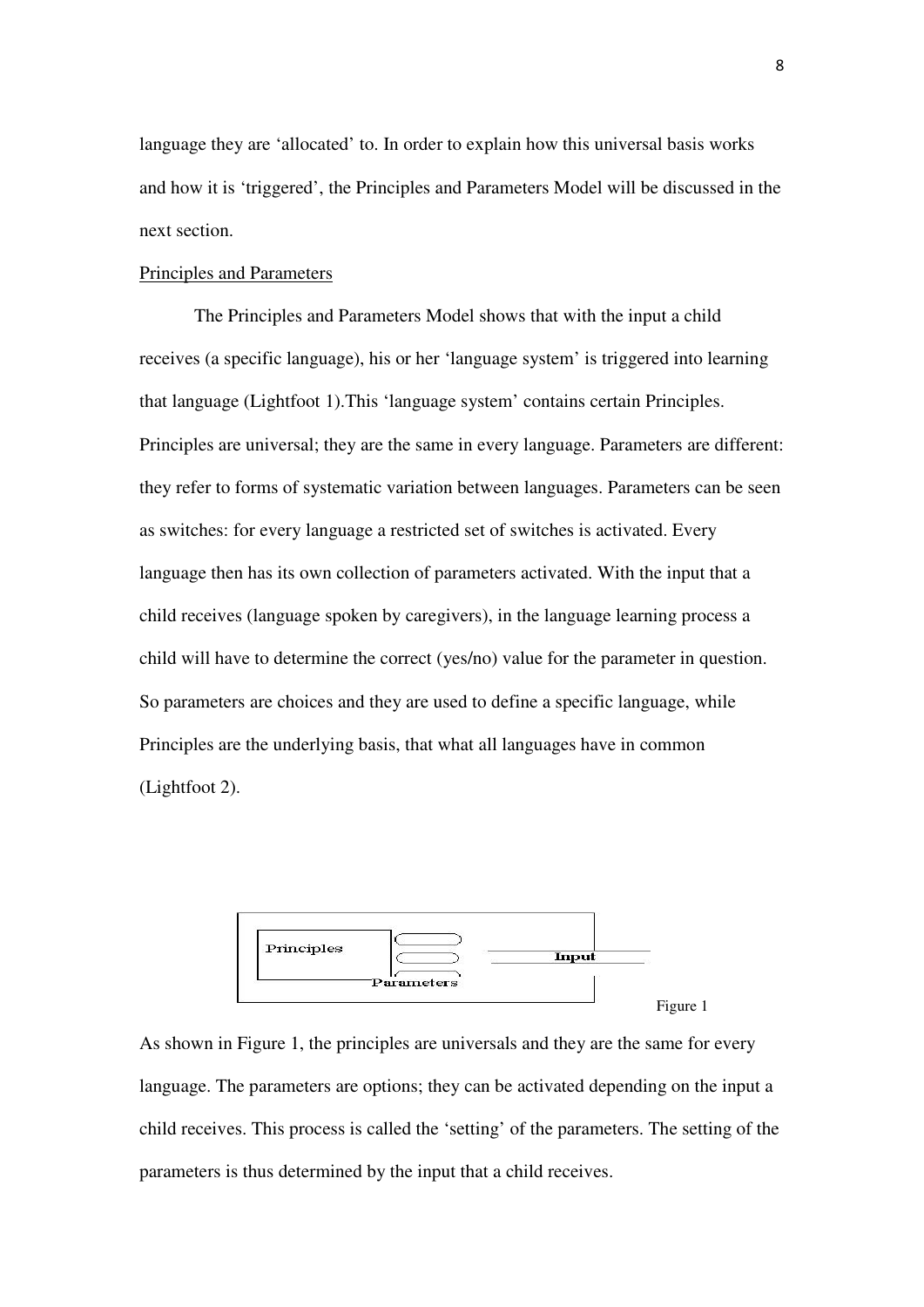Figure 1 is still a rather abstract example. In order to make it easier to grasp the concept of Principles and Parameters, an example of a Parameter will be provided. An example of a parameter is WH-movement. WH-movement is the movement of the 'wh-words', for example, 'who', 'when' and 'which' in English. Although it is called WH-movement because of the English wh-words, we find this phenomenon in more languages. For this example, we will look at English and Dutch (Cook 20). When a person speaking English utters the question equivalent of a sentence such as

(1) I see John

he will have to put in a 'wh-word'; in this case 'who'.

(2) Who do I see?

Chomsky makes a difference between the deep structure of a sentence (where syntactic structure is defined in general terms) and the surface structure (the output, where language-specific word order appears given the syntactic nature of the given sentence).

The deep structure of sentence (2) would be

(3) I see who?

This may sound strange to a speaker of English, but in the English syntax this would make more sense since the object usually comes after the verb. However, to correctly utter the sentence the wh-word needs to be *moved* to the front.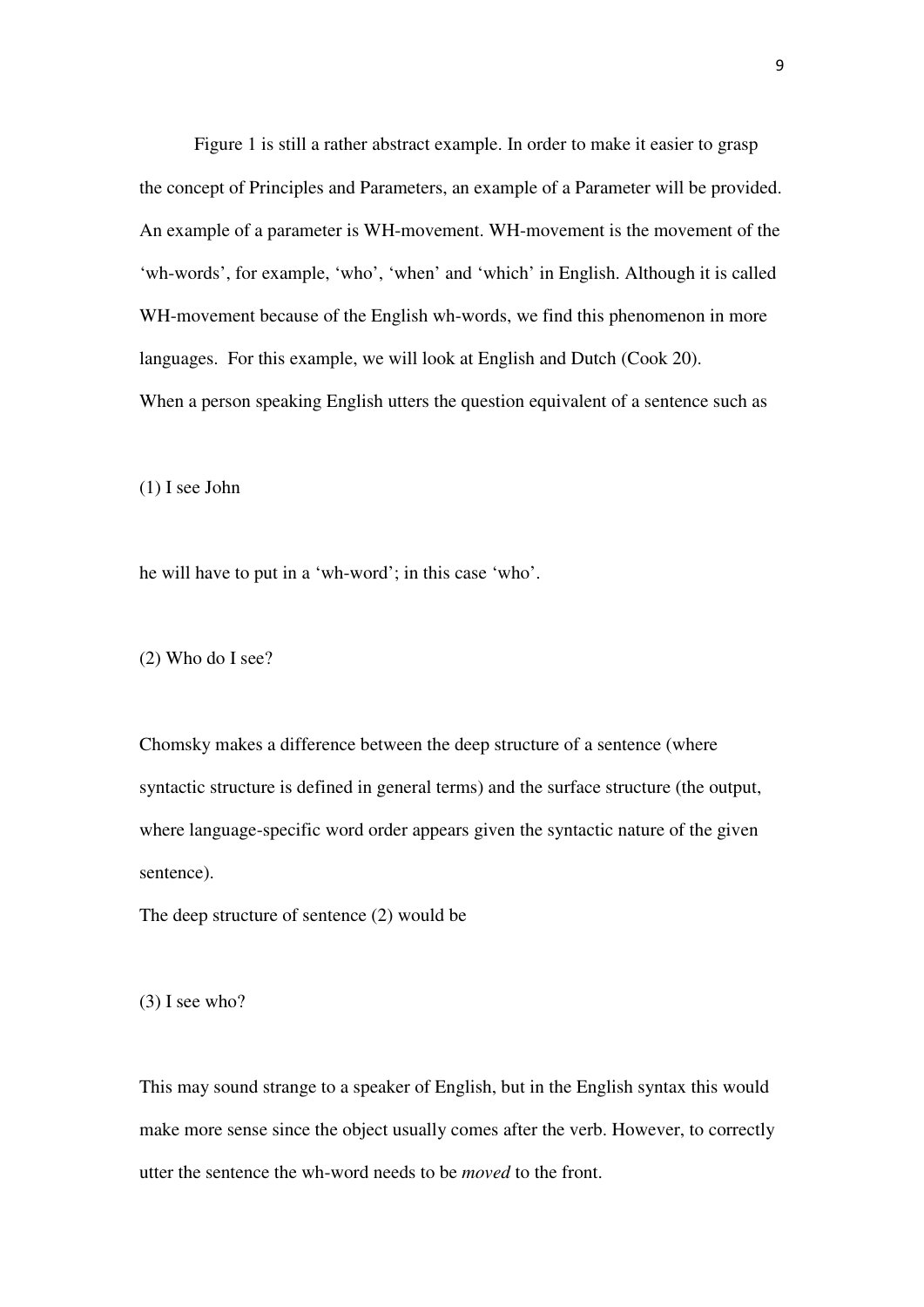Another language in which we find movement is Dutch. The same sentence as (1) in Dutch would be:

(4) Ik zie John

(5) Ik zie wie? (deep structure)

(6) Wie zie ik? (surface structure)

We now have two different languages in which we see movement when questions are being formed. A language which has no movement in question sentences is Japanese (Cook 21). In Japanese, as you can see in (7) and (8), there is no direct movement in the sentence (as you can see in (3) and (2) and for Dutch in (5) and (6)), but instead a 'question-word' is added to the end (the element 'ka') and the word 'soko' changes to 'doko'.

Niwa-wa soko desu. (The garden is there) (7) Niwa-wa doko desu ka? (Where is the garden?) (8)

There are changes made in sentence (7) to form a question like (8), but there is no movement such as we see in Dutch and English (Cook 21). This example shows that for a child learning English or Dutch, the parameter for using WH-movement should be set (or 'switched on') while in Japanese it should stay 'off' since they do not use this form of movement.

 Investigators of the Principles and Parameters Model search for universals (Principles) by looking at similar grammatical issues in all languages (Parameters). Up until recently, the investigation of UG focused exclusively on spoken languages.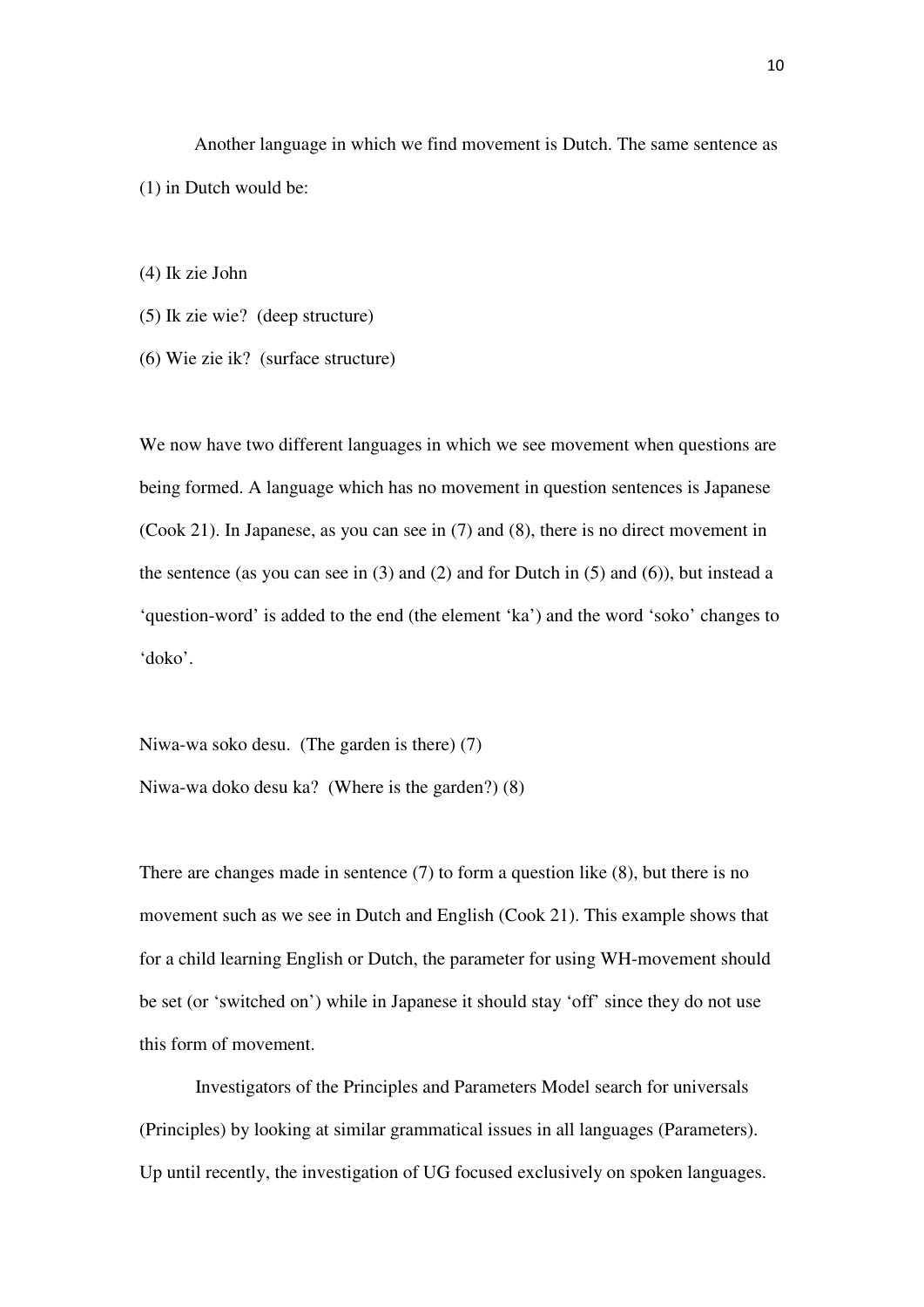However, since the investigation of signed languages became executed more and more seriously, the question naturally arose whether signed languages also use Universal Grammar and whether they can be used for comparative linguistics. The next chapters will claim that signed languages also use UG and provide arguments for the use of signed languages in comparative linguistics.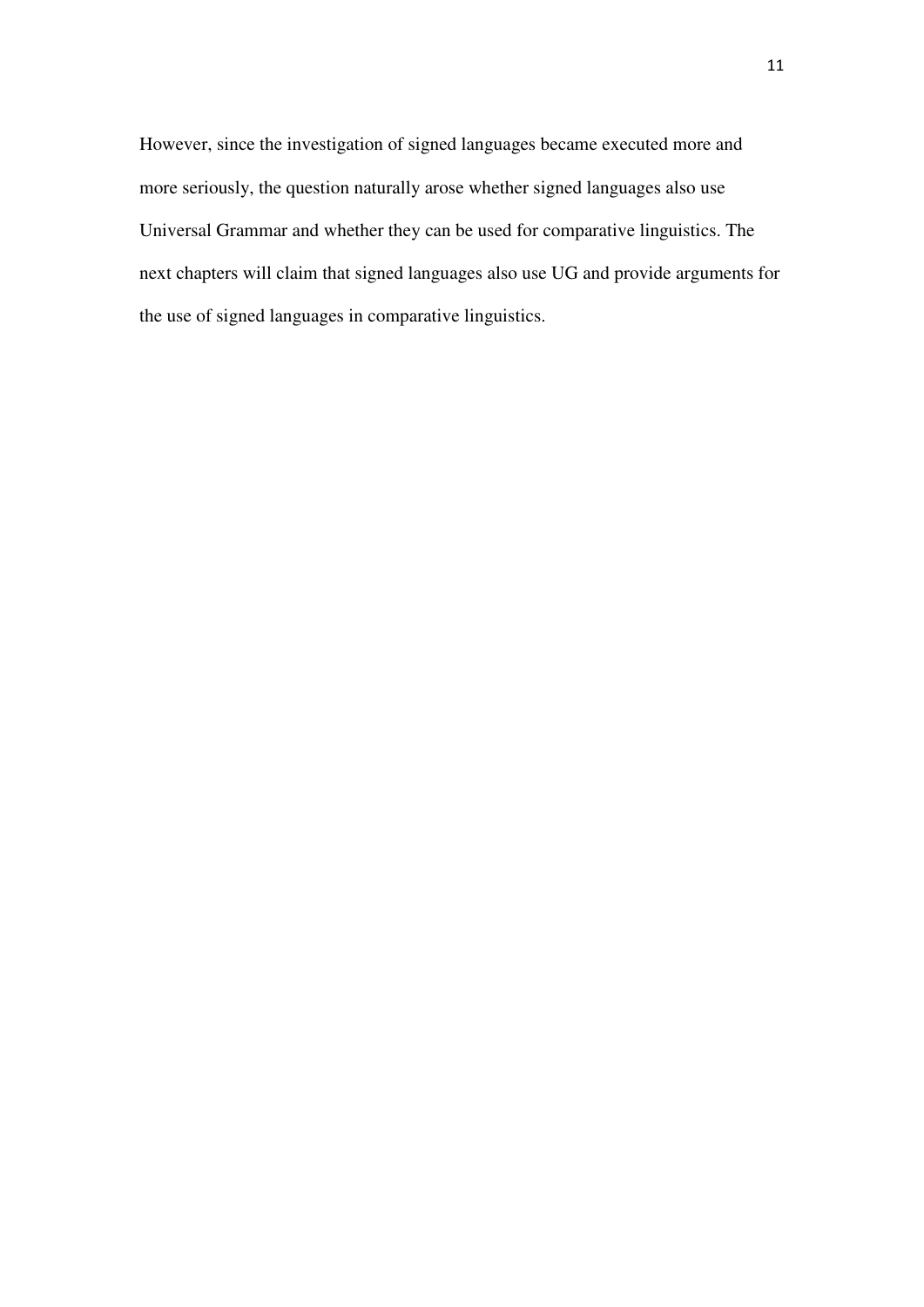## **Chapter 2 Signed Languages**

*In this chapter the origin and development of signed languages will be discussed. We will look at what exactly defines a signed language and why it is important that they are used in (comparative) linguistics.* 

#### What are signed languages?

Signed languages are visual-gestural languages used by deaf people (Petitto 1). With the use of the hands, various shapes are formed which all have their own meaning. These hand shapes or 'signs' are not to be confused with gestures. Gestures, such as pointing at someone or something, are used in any language, by all human beings and are often even used before an actual language is acquired. Signs however, are part of a specific language: they can be seen as the 'words' of a signed language. A sign is built up from three elements; the shape of the hand, the location of the hand and the movement of the hand (Stokoe 20).

Signed languages can be divided into two categories; naturally evolved languages and artificial languages. Artificial languages, such as 'Francaise Signee' are mainly used for educational purposes and are not used in everyday life by the deaf community. These languages are made up for a specific purpose and have not evolved naturally, so for that reason we cannot compare them to (naturally evolved) spoken languages.

All naturally evolved signed languages have 'identical linguistic properties common to the world's spoken languages' (Petitto 4). They have all the structures syntactic, semantic, morphologic- that spoken languages possess and are 'entirely equal in complexity and richness to that what is found in spoken languages.'(Petitto 4) Signed languages also follow the same acquisition programme: deaf babies acquiring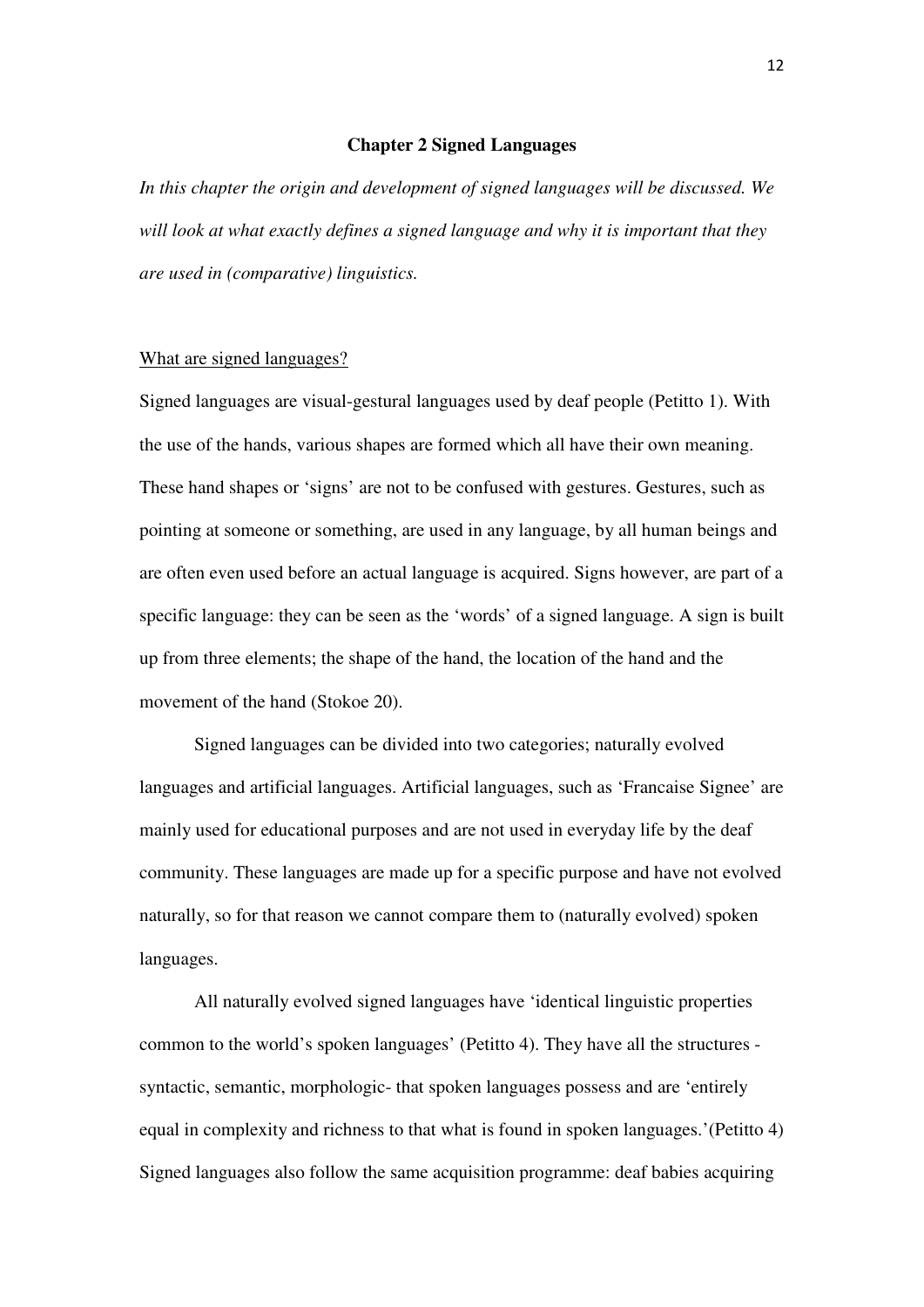a signed language reach the same stages of acquisition on an identical timescale as hearing babies that learn a spoken language.

Besides the grammatical aspects of signed languages, the socio-linguistic aspects of signed languages are also comparable to spoken languages. Signed languages have gone through the same developments as spoken languages when it comes to the expansion of the lexicon. Signed languages also have different variants ('accents') relating to age, sex and social group, have language rules for politeness and turn-taking, know humour and poetry and form a distinct cultural group within one particular language (Petitto 2).

There are many naturally evolved signed languages used all over the world, however, most of the research discussed in this thesis focuses on American Sign Language (ASL) since this is the signed language that has been, by far, most extensively investigated.

In the next chapters three different arguments will be discussed that support the claim that not only are signed languages real languages, but that they share such similarities with spoken languages as to make plausible the idea that theory properties are covered by Universal Grammar. Firstly, the acquisition of language and the nature and importance of babbling for hearing as well as deaf babies will be addressed. Following that, a rather technical approach of proving the existence of UG will be discussed: this is the use of brain scans in investigating the linguistic behaviour of deaf and hearing people. The last argument will focus on yet another aspect, which is more grammatical. Here, an explanation will be provided of the use of a similar parameter setting in English and ASL: WH-movement.

As this chapter explained, signed languages are natural human languages and should thus be comparable to spoken languages in grammar as well as acquisition.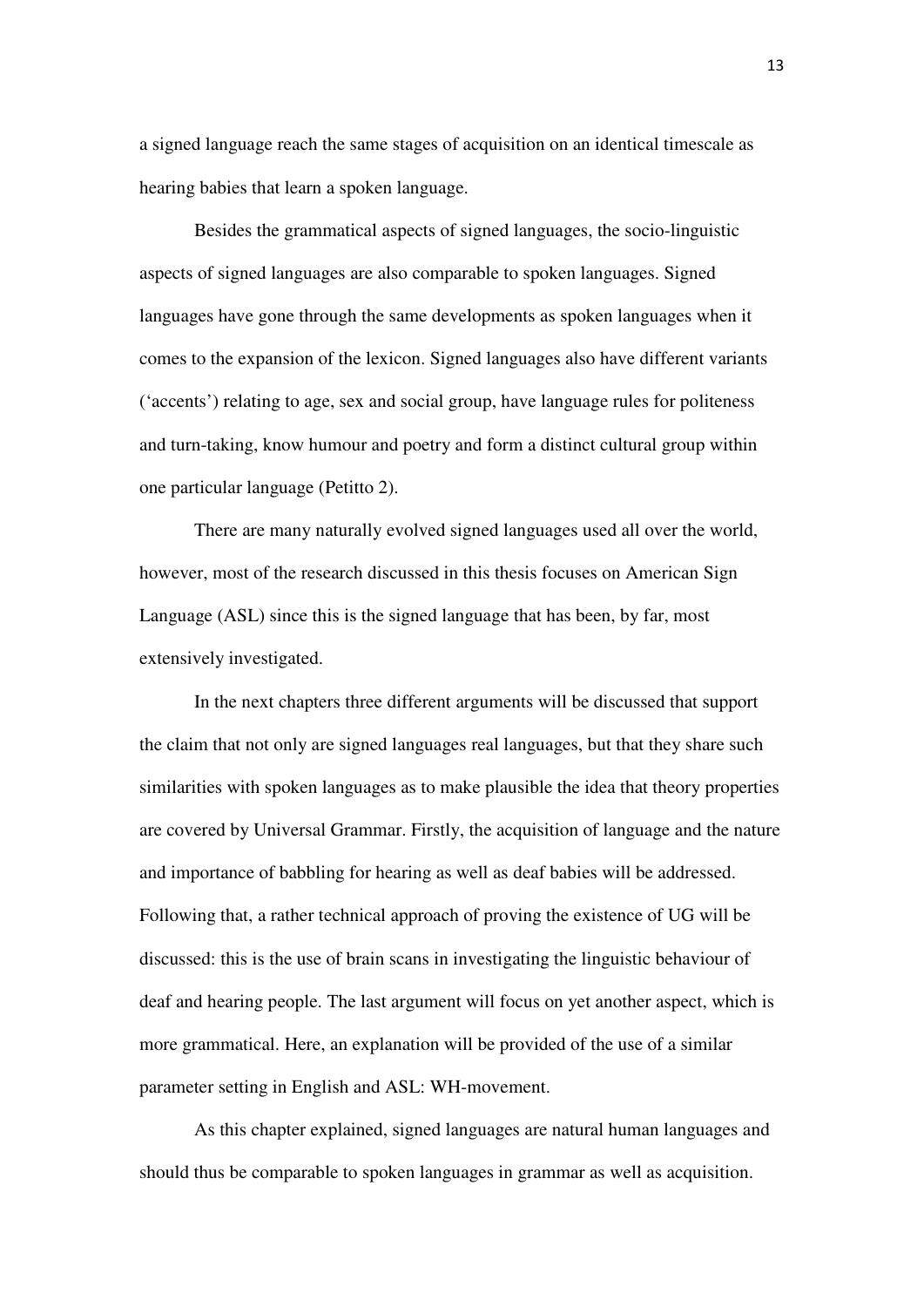## **Chapter 3 Similarities between spoken and signed languages**

*This chapter will explain the similarities in acquisition between signed and spoken languages, in particular the similarities occurring while babbling. First of all, the concept of babbling will be discussed. Second, a comparison will be made between signed and spoken babbles. The last section of this chapter will focus on signed babbles and how they can be researched.* 

#### Babbling

l

One of the first stages that children reach when acquiring a language is babbling. The babbling stage for speaking babies is defined by the uttering of sounds that have no apparent meaning, but are phonologically possible units within a language. For instance, a baby learning a spoken language will start with babbles like 'bababa'. Babbling has always been assumed to be connected to speech. It has been supposed to flex the oral-motor capacity in order to learn how to speak (utter sounds). However, research has found that babbling also occurs in deaf babies who are acquiring a signed language. So if babbling occurs in signed languages as well as in spoken languages, it seems plausible to assume that it is not exclusively the development of the oral-motor capacity (Petitto 1515). As Petitto shows in many of her articles about babbling<sup>1</sup> the same stages occur in silent babbling (with the hands) and spoken babbling. In the next three sections three articles about babbling written by Petitto and co-authors will be discussed.

First of all in their article "Left hemisphere cerebral Specialization for Babies while Babbling", Petitto and Holowka investigate that babbling babies use the left part

 $<sup>1</sup>$  For all articles about babbling used for this thesis see bibliography.</sup>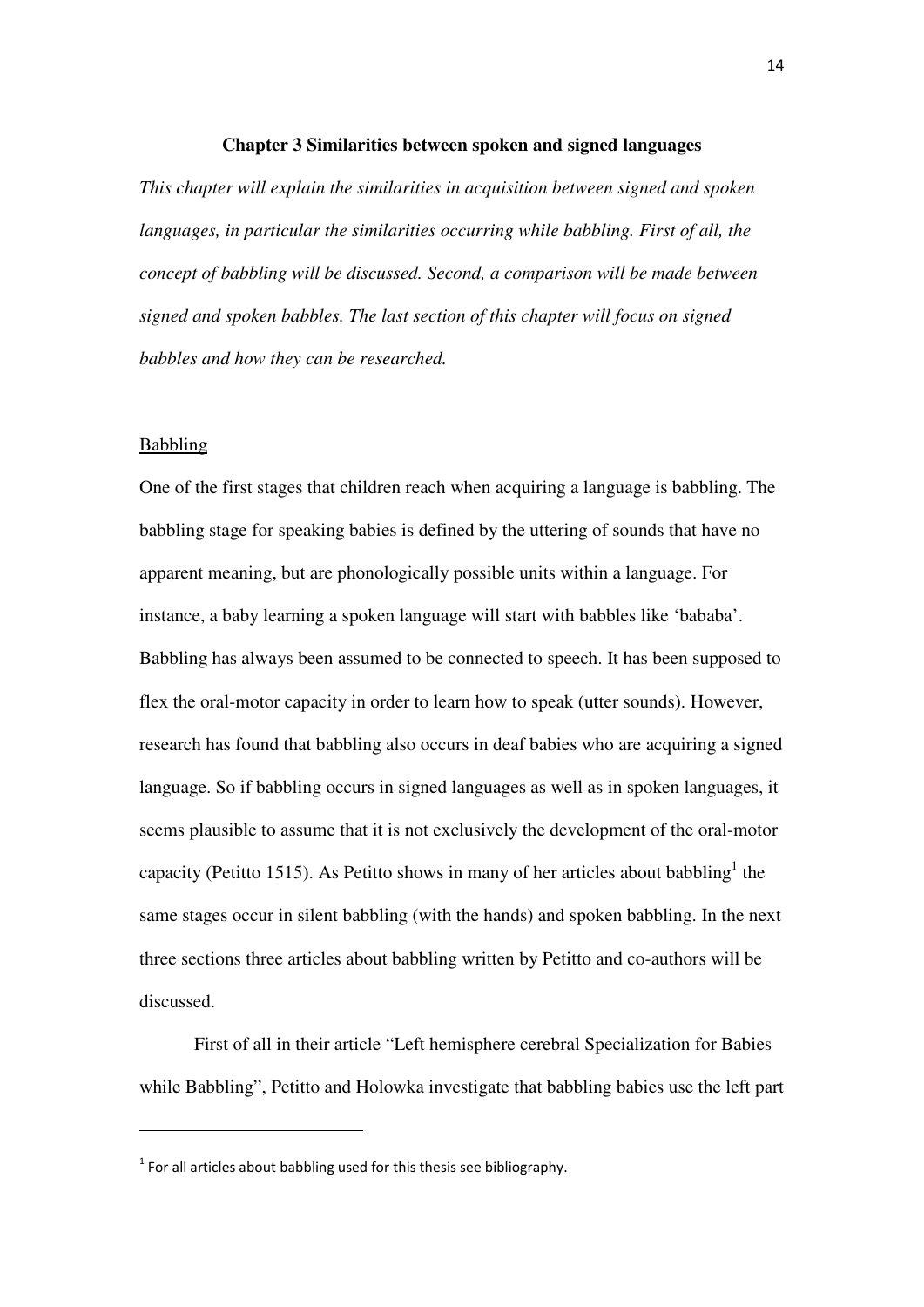of the brain while babbling. The left part of the brain has been assumed to be connected to language for quite some time. Many studies by different and independent scholars have shown that the left part of the brain is the part where language is processed (Holowka, 1515).

The use of this "language-part" of the brain while babbling rules out the idea that babbling is merely a means of developing the oral-motor capacity, since this part of the body is not ruled by the left part of the brain. Thus, as the research concludes, babbling is the beginning stage in the development of language learning and does not restrict itself solely to the development of the oral-motor capacity. This should also mean that babbling should not be restricted to spoken language, since it is not specifically connected to the oral-motor capacity.

 For this study of the left hemisphere the authors makes use of mouth asymmetry studies. These studies look at the opening of the mouth while speaking or uttering non-speech sounds and in doing so try to discover which part of the brain is used when. 'In adults, the presence of right asymmetry in mouth aperture during linguistic tasks has been widely used as a key measure of left hemisphere cerebral specialization for language' (Holowka 1515). Mouth asymmetry studies are based on older asymmetry studies that argue that every nerve path in the body is cross-wired. In simplistic terms, asymmetry studies mean to say that when a person lifts his or her left leg, the right part of the brain has given the order to do so. Therefore if children (learning a signed or spoken language) use right mouth asymmetry during babbling, this should mean that they actually use their left part of the brain (e.g. 'the language part').

For the investigation, 10 babies, acquiring either English or French, were studied. They were all between the ages of 5 and 12 months. All babies were in the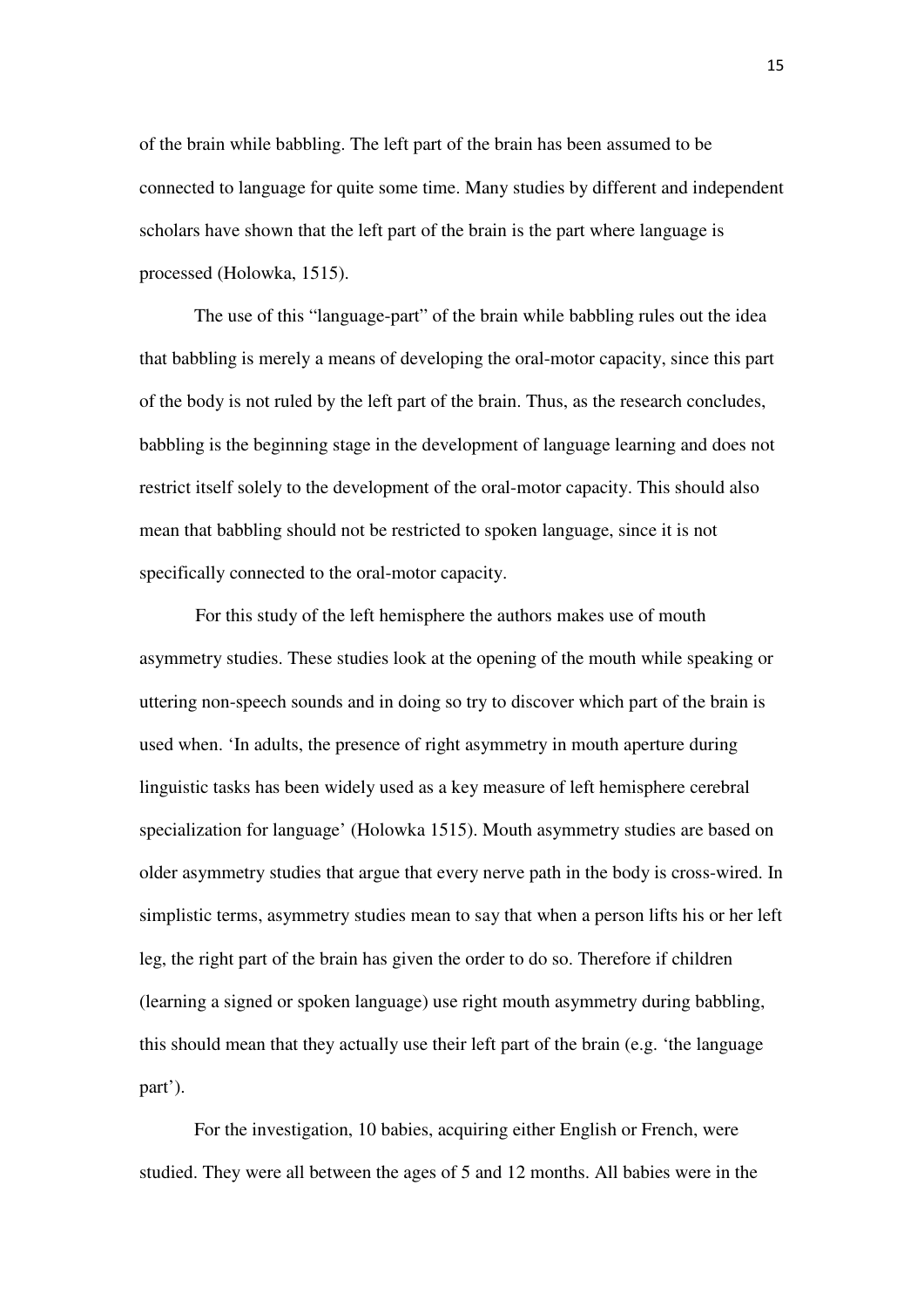first stage of syllabic babbling. Syllabic or reduplicated babbling is the stage in which babies aged 7 to 10 months utter sounds (syllables) which do not have meaning, such as "dadada" or "bababa" (Petitto 1493). Within this syllabic babbling, three different types of oral activity were distinguished: babbles, non-babbles and smiles. In this research babbles were 'defined as vocalizations that contained [...] phonetic units, found in spoken language, had [..] syllabic organization and were produced without apparent meaning or reference; all vocals lacking any of these criteria were coded as non-babbles' (Holowka 1515). In coding the three different types of mouth opening, Petitto and Holowka discovered that the 'babies' mouth opening differed depending on whether a babble, non-babble or smile was produced' (Holowka 1515). It appeared that babies used right mouth asymmetry while babbling, left mouth asymmetry while smiling, and equal mouth opening while non-babbles were produced.

There are a number of conclusions that Holowka and Petitto draw from this research. First of all, they claim that their findings demonstrate that babies use the left hemisphere for babbling, pointing out that babbling is the beginning of the development of the 'inbuilt' language functions. Besides that, they claim that the left mouth asymmetry in smiles should point to that fact that babies use the right hemisphere to utter emotions, like adults do, from as early on as 5 months. For this thesis, however, it is important to note that this research led to the discovery of how babbling is formed in the brain, because this shows that babbling is language based. Babbling is not only the activation for the oral-motor system, but is actually the start of acquiring any language, since it appears to activate the inbuilt language system in the left hemisphere.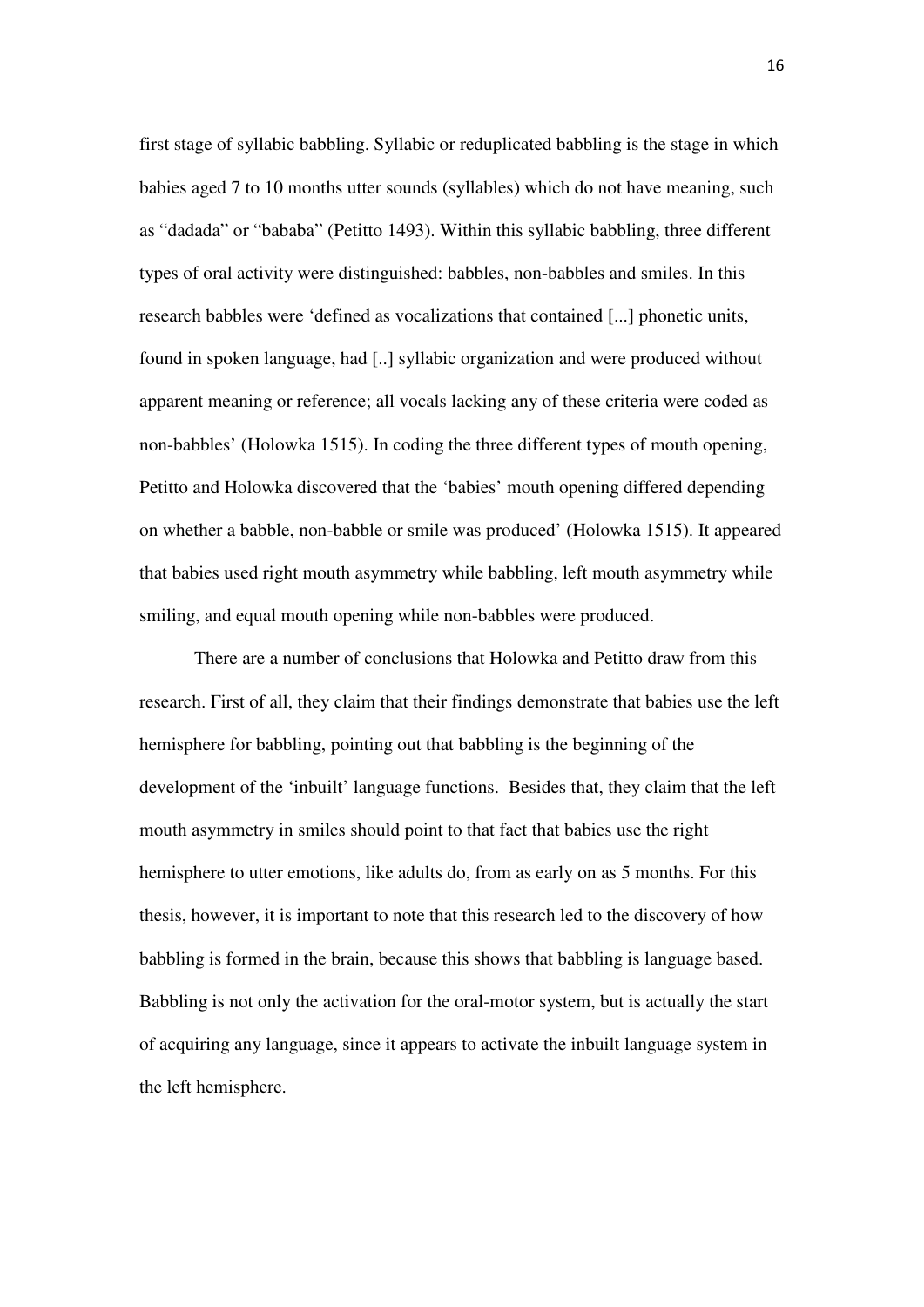## Deaf baby babbling

If babbling is not merely used for the activation of the oral-motor system but is actually language based, one would also expect to see this development in deaf babies acquiring a signed language. And, interestingly enough, we do.

In their article "Babbling in the Manual Mode; the Ontogeny of Language" Petitto and Marentette report on an investigation into manual babbling. In this research, they compared the behaviour of five infants. Two of them were deaf infants of deaf parents, acquiring ASL, three of them were hearing infants acquiring a spoken language. First of all the researchers noted every manual gesture the both deaf and hearing infants made, to distinguish between normal infant signing (such as raising the arms to be picked up) and between actual sign babbles (syllabic manual babbling). Both groups used gestures as well as syllabic manual babbling, however they differed in quantity of production. The deaf infants used syllabic manual babbling for 32 up to 71% of the time that they were babbling, the hearing babies 4 up to 15% (Petitto 1494). There are a number of similarities the authors find in their study of the acquisition of the language; the stages of manual babbling were similar to the stages of vocal babbling and on the same time course (Petitto 1494):

1) Both hearing and deaf babies used vocal jargon babbling (which occurs from 12 to 14 months). They are meaningless babbling sequences that sound like sentences.

2) Deaf babies produced phonologically possible, but non-existing forms of the ASL lexicon, just as hearing babies produce phonologically possible but non-existing forms of the spoken language they learn.

3) There was continuity between phonetic and syllabic forms used in deaf infants manual babbling and their first signs. Like hearing infants, deaf infants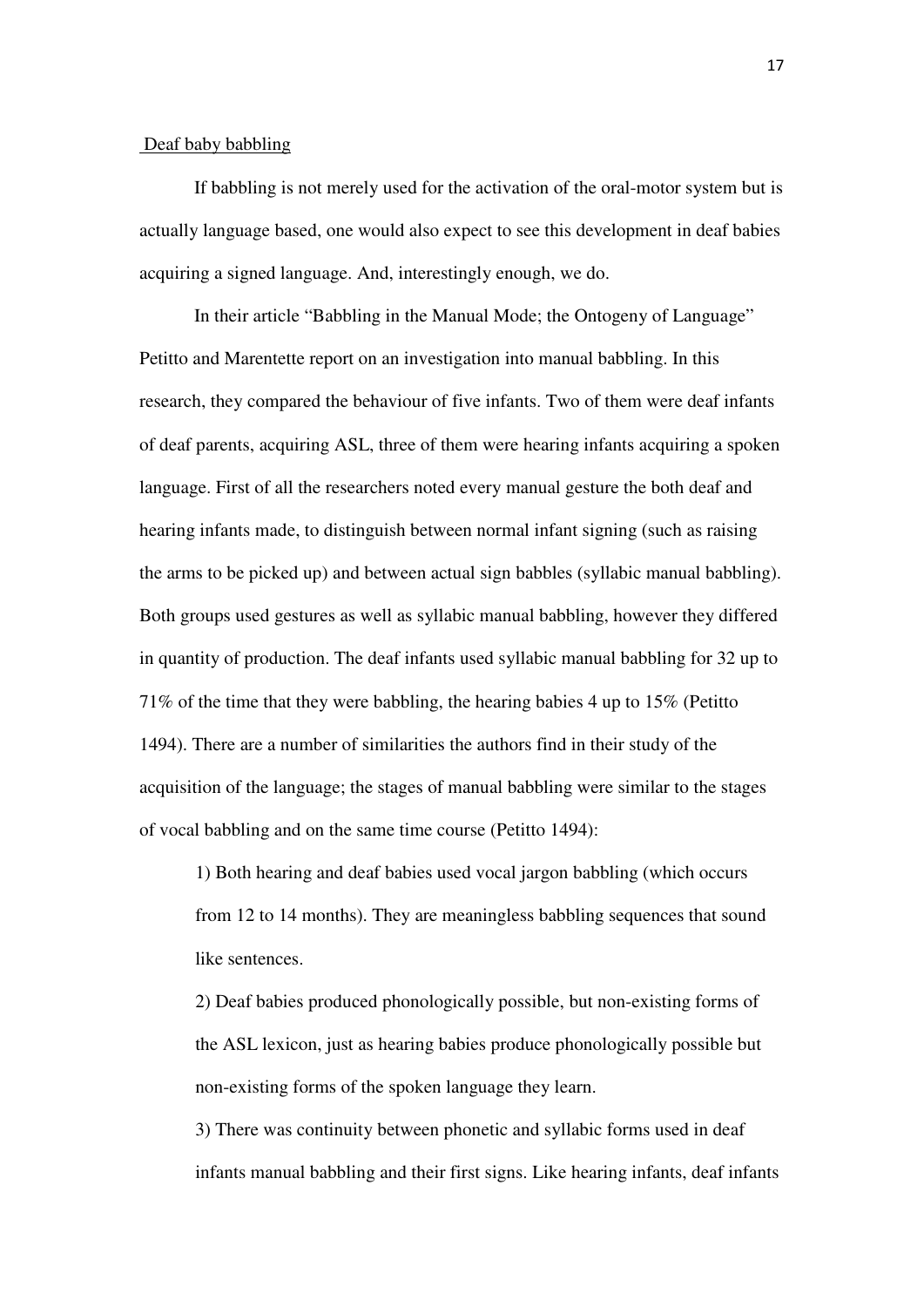produce their first signs from the pool of phonetic and syllabic types rehearsed in their babbling.

4) First signs and first words occur at similar ages (10-12 months) and the quantity is also similar; there is little variation (same hand shapes, same reduced set of consonants and vowels).

As we can see, there are quite a few aspects that are similar for hearing and deaf babies. The stages the babies go through while babbling: the vocal jargon babbling, the non-existing forms they use, and the timescale on which all of the stages are reached are equal to both hearing and deaf babies. From this research Petitto concludes that: "Similarities in the time course, structure, and use of manual and vocal babbling suggest that there is a unitary language capacity that underlies human signed and spoken language acquisition" (Petitto 1495).

#### The difference between gestures and signs

In her paper "Language Rhythms in Baby Hand Movements" Petitto reports on the discovery that hearing babies acquiring a signed language know how to distinguish gestures from signs. As pointed out in the previous chapter, there are differences between signs and gestures. When using signs (babbling manually) babies use a restricted set of units that have no apparent meaning, and these units are formed syllabically. Gestures are non-syllabic: they occur in every language and are therefore not language-specific.

Petitto compared two groups of babies: hearing babies acquiring a signed language and hearing babies acquiring a spoken language. The babies' developmental stages should be equal except for the language input both groups get. In this article Petitto reports the finding that the hearing babies acquiring a signed language use both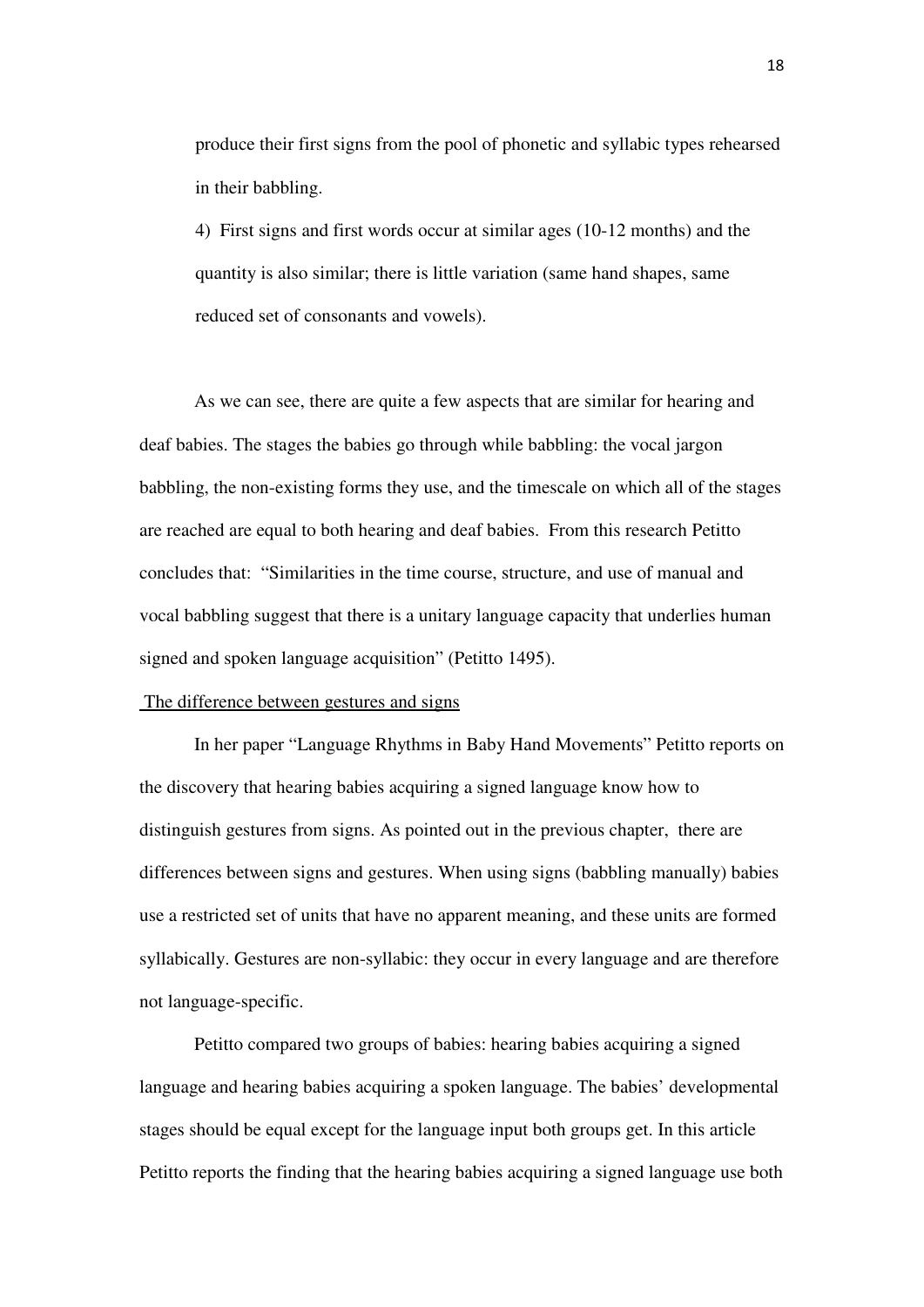signs and gestures, just like hearing babies acquiring a spoken language use sounds (words) and gestures. In spoken language, it is easy enough for babies to distinguish between gestures and sounds, since they differ from each other in modality. Hearing babies acquiring a signed language however, also distinguish between signs and gestures, even though the modality is the same. Even at this early stage of language acquisition babies know which shapes of the hands are part of the language they learn and which shapes are gestures and are therefore not part of that language.

In addition to this Petitto found that babies' manual babbling is restricted to the space in front of the body, which is also the space used for signing in a sign language such as ASL. Gestures however were not restricted at all, but used in exactly the same way as hearing babies acquiring a spoken language used them. This finding again shows that babies acquiring a signed language can distinguish between signs and gestures in a very early stage.

Besides that, Petitto discovered that the rhythms of the movements made by the babies using their hands were lower in frequency when occurring in front of the body than when used outside of that restricted place. "The low frequency hand activity corresponds to the rhythmic patterning of adult sign language and only these low-frequency movements had the qualitative properties of silent linguistic hand babbling" (Petitto 35). She assumes that babies are sensitive to rhythmic language patterns of natural language. What she means is that any naturally evolved language implies the use of patterns. These are not only the purely grammatical patterns, but also include phonological patterns. Thus, babies can distinguish between these 'rhythmic' patterns in the language input they receive and use them to activate their language system.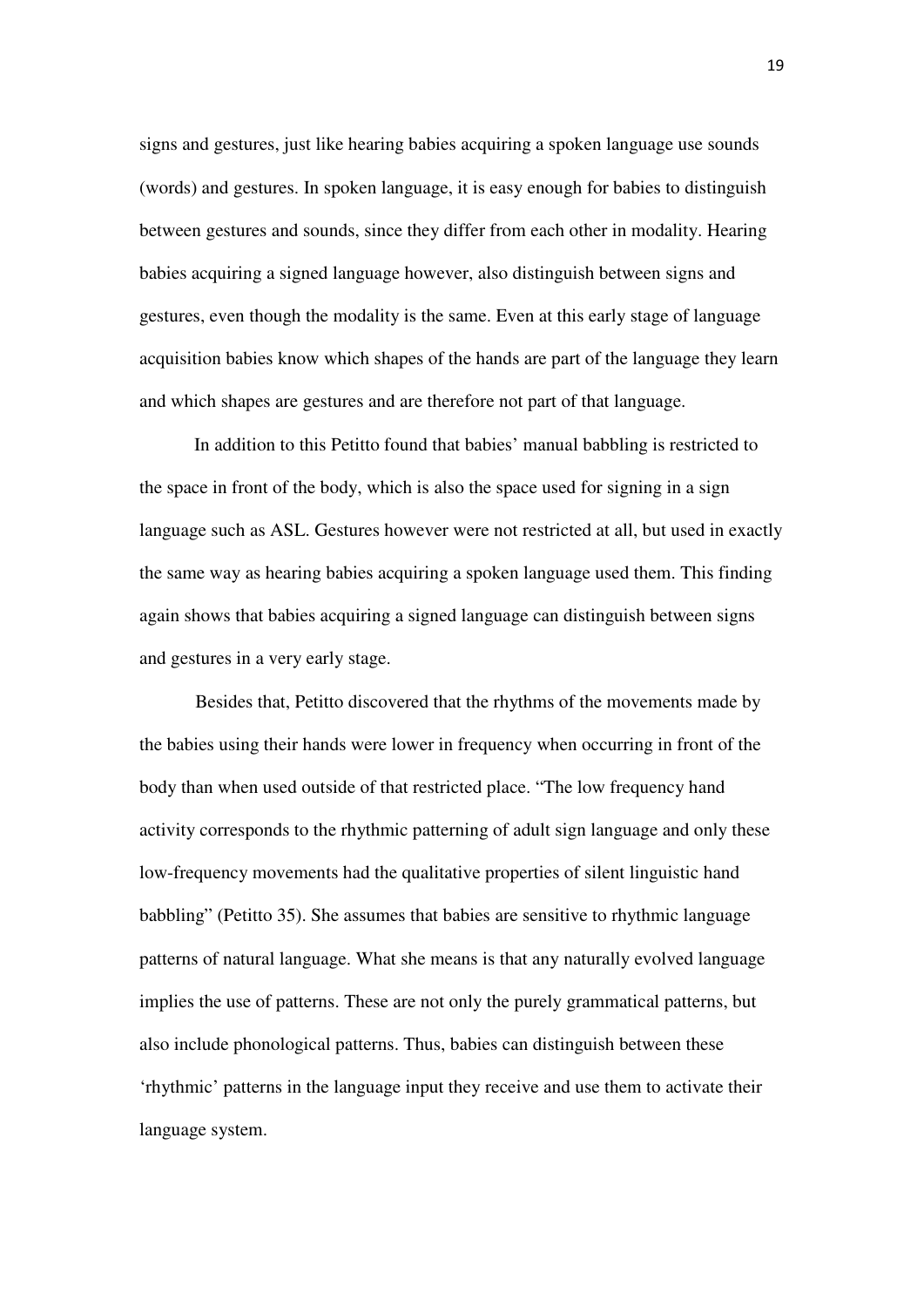Differently from signs, gestures of any kind are not patterned, they do not belong to a specific language and they have no syllabic organization. The fact that babies in their use can discriminate between the two is remarkable. Such a distinction could only occur if a baby can understand the underlying language patterns, for which he or she would need a thorough understanding of how language works; the language system or UG.

So far we have seen that the stages of babbling (manually as well as spoken) are almost equal in occurrence and development. Besides that, hearing babies learning a signed language can distinguish between gestures and signs, showing that there is an underlying grammatical basis behind signed babbles. It can therefore be concluded that babbling, whether signed or not, is the beginning of the activation of the language system. Besides that, many similarities in this activation process show that signed and spoken languages are similar to one another and share the same basis, the language system which we call UG.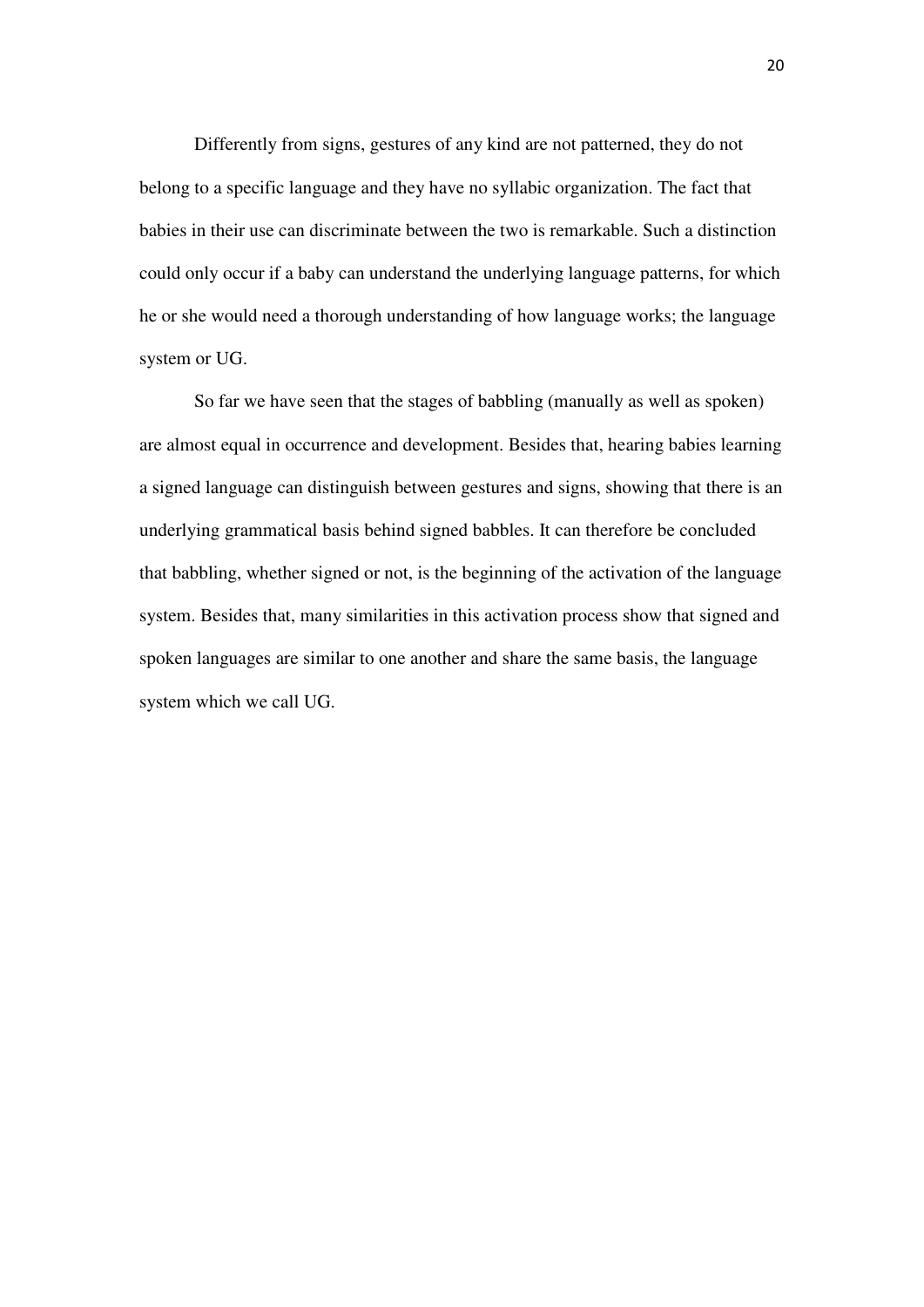# **Chapter 4 The neural basis for language using brain scans in hearing and deaf people**

*In this chapter the use of brain scans, PET, MRI and Near Infrared Spectroscopy will show that there is a neural basis for language. Three articles written by Petitto and co writers will explain how these scans work and how such a conclusion can be drawn.* 

In the preceding chapter about babbling, the use of the left hemisphere in infant babbling was discussed. One of the methods of investigating the use of this is to look at asymmetric mouth movements; it was shown that deaf and hearing babies are similar in exhibiting asymmetric movement. In this chapter we will look more closely at the use of the left hemisphere when language is processed.

In her work, Petitto also investigated the neural basis of language, using brain scans. These techniques involved MRI and PET scans and Near-Infrared Spectroscopy. These are all neurological means for investigating how the brain works and more specifically in Petitto's work: how the brain processes language. The previous chapter briefly discussed the part in the brain that is used for language; the left hemisphere. The use of this part of the brain while acquiring language in the babbling stage was discussed and findings on similarities between spoken and signed languages were summarized. In this chapter the focus will be on the similarities of the activation of certain parts of the brain while processing language.

In the investigation by Petitto and her co-workers the focus lies on investigating the activation of the brain while processing language in all human beings. The participants that the investigators used for this research are not only children but they have also looked at hearing and deaf adults and how their brain processes language input.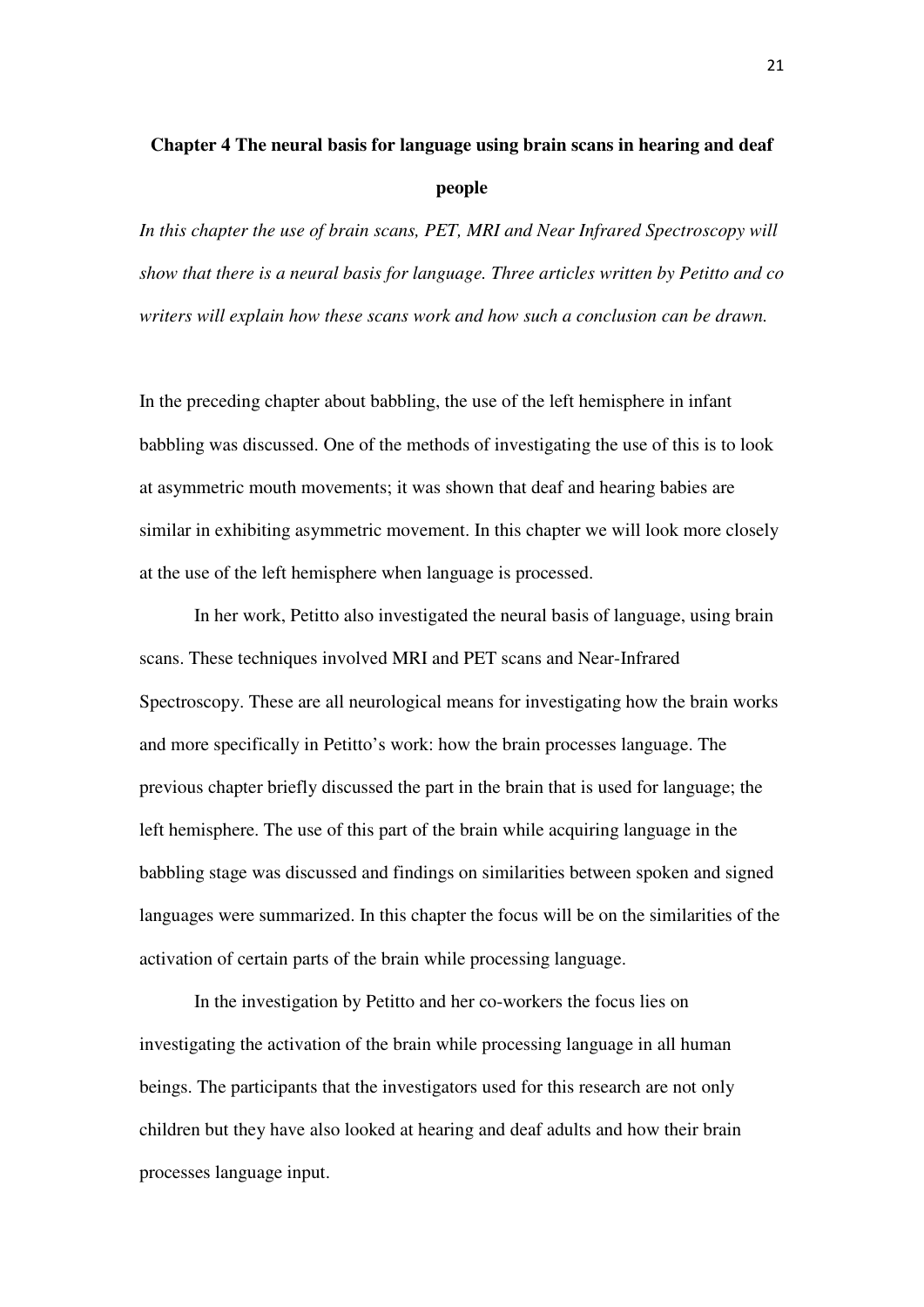In their article "Speech-like Cerebral Activity in Profoundly Deaf People Processing Signed Languages: Implication for the Neural Basis of Human Language" Petitto and the other authors looked at activity in the left hemisphere of profoundly deaf people (people who have been deaf since birth) processing signed languages. For this investigation, a number of profoundly deaf people were studied, using different signed languages, so that the results would be the same for all signed languages. They were compared to a group of hearing people, who lacked command of any sign language. Both groups were given the same tests, so as to find similarities or differences between them. With the help of PET scans, the researchers could find patterns of brain activities. The expectation that the left hemisphere of the brain is not merely used in speech and/or hearing was confirmed in the results. "Common cerebral activation patterns were observed in deaf and hearing people involving a brain site previously shown to be associated with the search and retrieval of information about spoken words" (Petitto 13965). It is striking that the tasks that were the most different from each other in terms of modality of input (vision vs. hearing) showed the most similarity in brain activity. From this it can be concluded that it is not the form of input that has a specific effect, but the way in which that input is processed. The left part of the brain has so far been considered to be used for auditory input only. However, even with stimuli different in vision vs. hearing, the brain reacts the same way. This can be taken to show that the left hemisphere is not solely used for auditory input. As Petitto states: "The discovery of STG (superior temporal gyrus –left part of the brain) activation during sign language processing in deaf people is also remarkable because this area is considered to be a unimodal auditory processing area" (Petitto 13966).

This specific part of the brain was previously thought to be specifically linked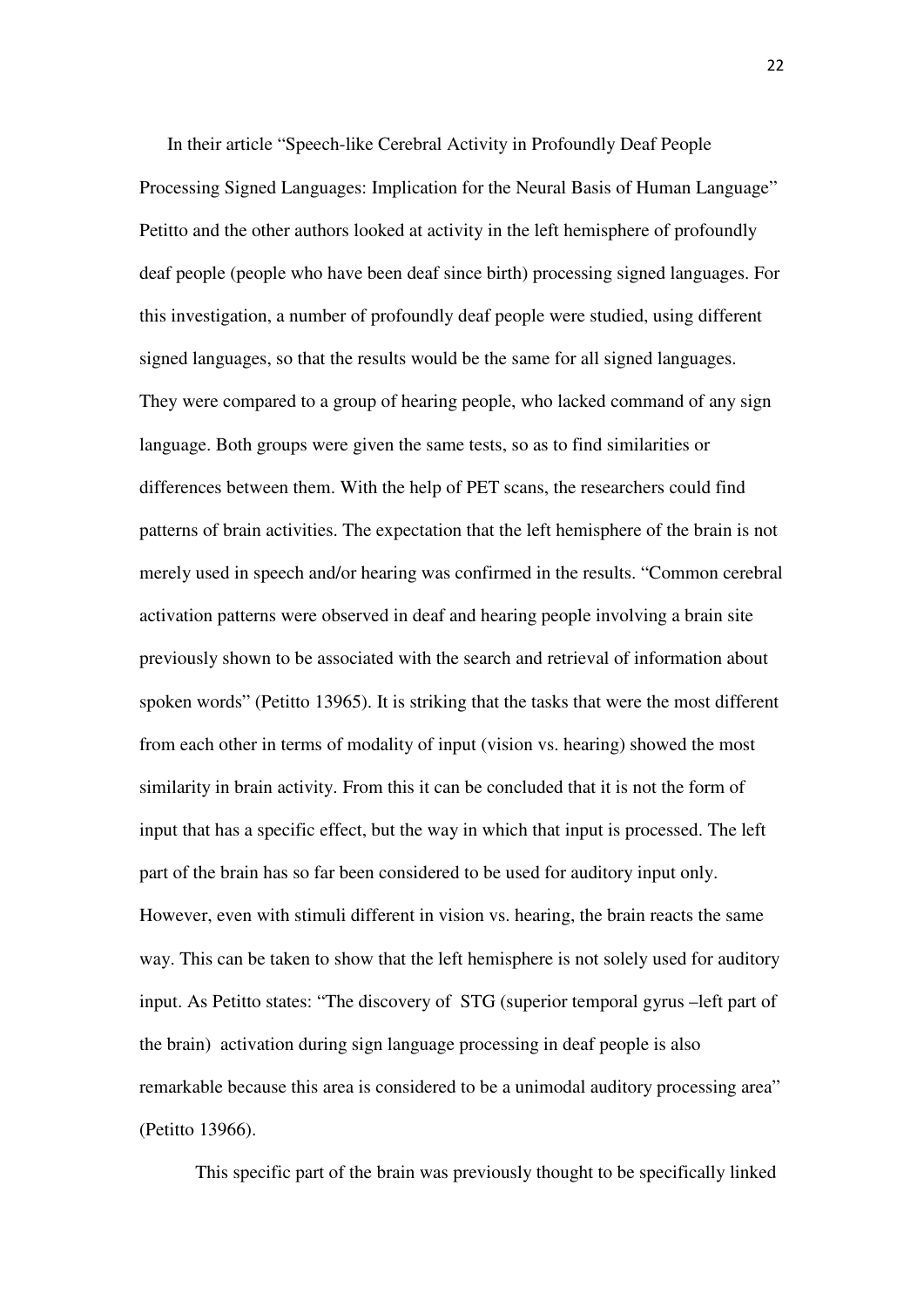to speech and hearing. Although, as Petitto says, some studies have shown that STG activation when hearing people were confronted with "lip reading, the phonological working memory and musical imagery" (Petitto 13966). These tests have all been done on hearing people. This study, however, shows activation of STG in profoundly deaf people; deaf people who have never processed spoken or heard sounds. Therefore it can be concluded that "(…) the human brain can entertain multiple pathways for language expression and reception, and that the cerebral specialization for language functions is not exclusive to the mechanisms for producing and perceiving speech and sound" (Petitto 13966).

In her article "Cortical Images of Early Language and Phonetic Development Using Near Infrared Spectroscopy", Petitto makes another discovery. As the previous chapter about babbling showed, activation of the left hemisphere while babbling leads to the conclusion that the linguistic part of the brain is used and that babbling is language-learning based. In this specific article, Petitto uses near infrared spectroscopy on very young children. These children have not yet entered the babbling stage and any activity in the left hemisphere can therefore be taken to support the claim that children activate their language system at a very early stage; even before they start babbling.

Near- infrared spectroscopy is a method for determining activation in the brain. Highly sensitive probes are placed on the participants' head which emit infrared light at different wavelengths. With the use of the infrared light, oxygen absorption can be determined in the part of the brain that is being tested. The results are sent to a computer that digitalizes them and gives a highly reliable outcome as to what part of the brain is used (or is more active) during certain (linguistic) tasks (Petitto 219). The children tested did not yet speak and were not yet old enough to have entered the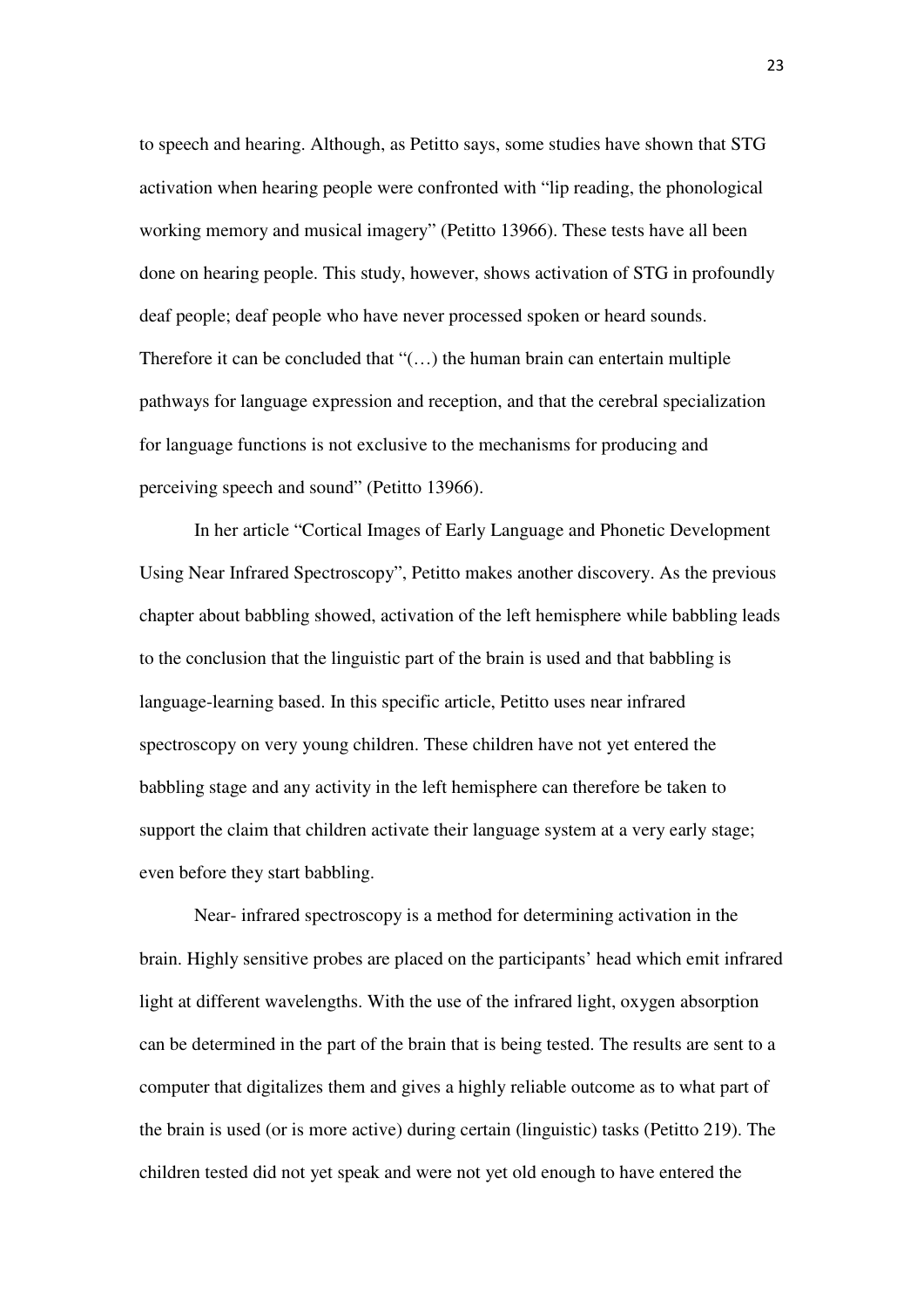babbling stage, but in all of the children's brains activation was found within the 'classic language areas' (Petitto 217). They were given tasks that were both linguistic as well as non-linguistic (e.g. exposure to language – speaking to the child in simple, but grammatical sentences- vs. exposure to non linguistic stimuli – flashing black and white checkerboards) (Petitto 221). The activation found in the left hemisphere was only seen when linguistic tasks were performed, thus implying that even with infants who do not yet speak or babble, the 'language part' of the brain is used. We can therefore conclude that even before children enter the babbling stage, they already use their inbuilt language system.

In another article on similar issues, "The morphometry of auditory cortex in the congenitally deaf measured using MRI" Petitto and co-researchers report on an investigation using MRI scans to test the brains of profoundly deaf adults. The question the authors asked themselves before starting the research was whether or not the auditory cortical regions (Heschl's gyrus –HG- and planum temporale –PT-) were used in deaf people's brains and if so, how they were used. The hypothesis would logically be that it is not used in the same way, since there is no auditory input. But will it be used in another way or will it not be used at all? As the authors put it: "If an environmental influence such as musical training, occurring relatively late in auditory cortical development, can produce this degree of change, it seems reasonable to predict that a complete elimination of auditory input should produce changes of at least a similar magnitude" (Penhune 1221).

For the investigation, two groups were compared: a group of hearing people and a group of profoundly deaf people. Using MRI to scan the auditory cortical regions in the brains of both groups, the researchers found striking results. It would be expected that the auditory cortical regions of the deaf people should deviate from the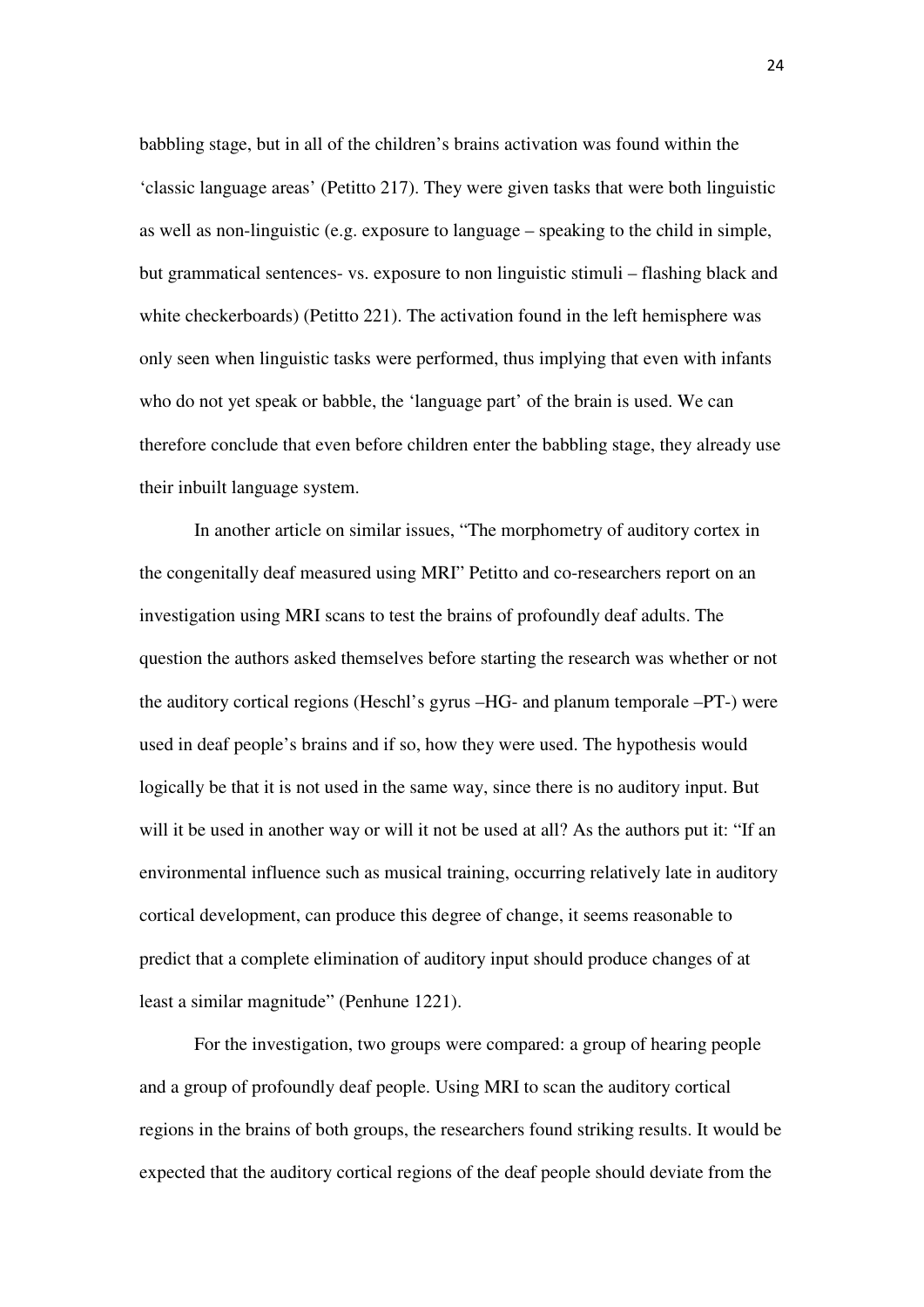hearing group, since they are not used in the same way, but in reality there was little difference between the use of the cortical regions in the deaf and hearing participants. The results showed "neither significant global differences in cortical volume between deaf and hearing groups nor specific differences in auditory regions" (Penhune 1222). The conclusion that can be drawn from this finding is "that auditory language experience is not required for the development or maintenance of auditory cortical asymmetries, suggesting that the possible substrates of auditory language function may be largely innate and not dependent on auditory experience" (Penhune 1222).

The remarkable conclusion of this article is that there is no apparent need for auditory input in order to activate those parts of the brain, PT and HG that were always considered to be dependent on auditory input in order for them to develop. This research shows that even without this input, these parts of the brain still function as language-processing cortical regions. Thus we can conclude that the languagespecific part of the brain will be used for that specific purpose anyway, with or without auditory influence.

 In these three articles Petitto and the other authors show that first of all, the left hemisphere is not only used to process auditory input. Secondly, they found out that children activate this part of the brain even before they start babbling. Thirdly, using MRI scans they tested the specific regions in the left hemisphere of the brain, formerly thought of as auditory cortical regions, finding that the use of these regions was the same for both hearing and deaf people. These articles each show that the language-specific part of the brain is used for any form of input, signed or spoken.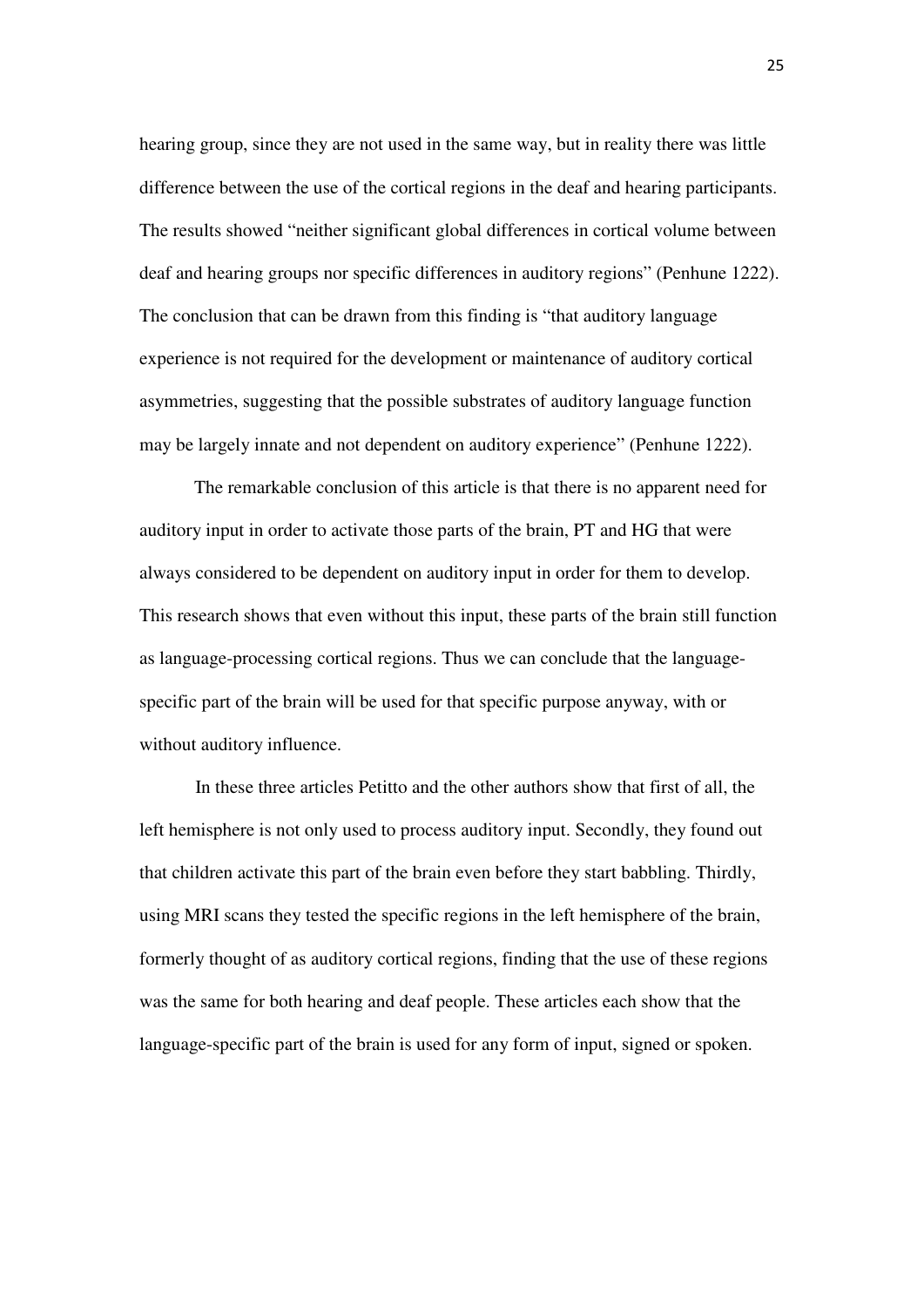#### **Chapter 5 WH-movement**

*In this last chapter, WH-movement will be discussed. WH-movement was briefly mentioned in the first chapter, but here we will take a closer look at it. A comparison between spoken and signed language (in this case ASL) will be made in order to support the existence of a mutual basis: the language system.* 

As the previous chapters showed, Petitto has performed extensive research in the field of the neurological basis of language. The studies of babbling as well as those on the use of the left hemisphere of deaf people processing a signed language are very interesting and contribute to the argument that "there is more to the mind" and a Universal Grammar exists also in signed languages. These are the neurological and biological foundations to support the argument. It is, on the other hand, also interesting to discuss similarities that show the existence of UG by looking at the more purely grammatical aspects of both spoken and signed languages.

If in syntax universals are found between spoken and signed languages, the outcome can be twofold. First, finding WH-movement in ASL again makes the point that sign languages are "natural" languages. Second, it would be interesting to find in this sign language a phenomenon that for spoken languages falls within the range of phenomena dealt with via UG, by a parameter choice.

 In Sandler and Lillo-Martin's work "Sign Language and Linguistic Universals" a whole range of grammatical universals is discussed. Similarities between signed and spoken languages were found in morphology, phonology, syntax and modality. One of the aspects that the authors researched is WH-movement. WHmovement has always been thought to be a parameter setting that belongs to spoken languages, but Lillo-Martin and Sandler discovered that WH–movement also occurs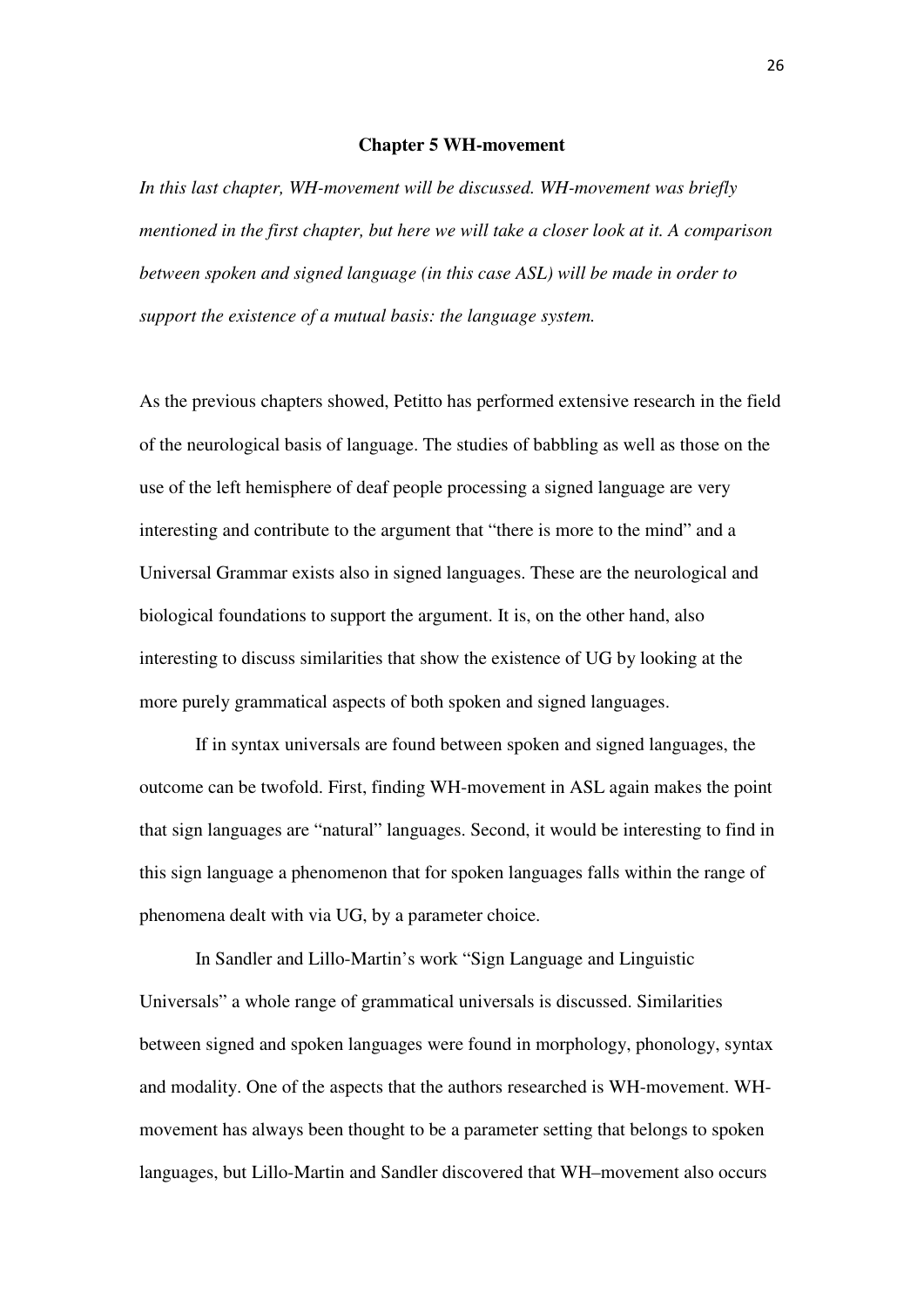in signed languages. "That syntactic movement exists [in signed languages] and is subject to the same constraints found in spoken languages provides strong evidence for the universality of such linguistic properties" (Sandler 477).

Diane Lillo-Martin is a professor at the University of Connecticut and specializes in Linguistics. She has written many articles on the similarities between spoken and signed languages, and has had the help of Wendy Sandler in investigating WH-movement in ASL. Wendy Sandler is a professor of Linguistics at the University of Haifa. Their joined research on comparisons between spoken and signed languages has been as wide as to include phonology, morphology, and syntax (Sandler). In the syntax of ASL they have found many syntactic phenomena that can also be found in spoken languages, including embedded clauses, word order issues, pronouns and null arguments.

 However, the focus in this chapter will be specifically on one issue that they have both addressed in many articles: WH-movement. This concept has been briefly explained in the chapter about universal language, but will need a more thorough description.

 The main reason for choosing the WH-movement parameter setting is that it occurs in many languages and many people will therefore be familiar with the phenomenon. Showing that ASL has WH-movement, and therefore shares this parameter setting with, for instance, English and Dutch shows that ASL falls within the range of UG. Issues have been raised on whether WH-movement exists in ASL, but since the first articles on the subject were published in the course of the 1990s, the subject was thoroughly researched and most scholars now agree that WH-movement in ASL exists. Using Lillo-Martin and Sandler's articles on WH-movement, the term itself will first be explained.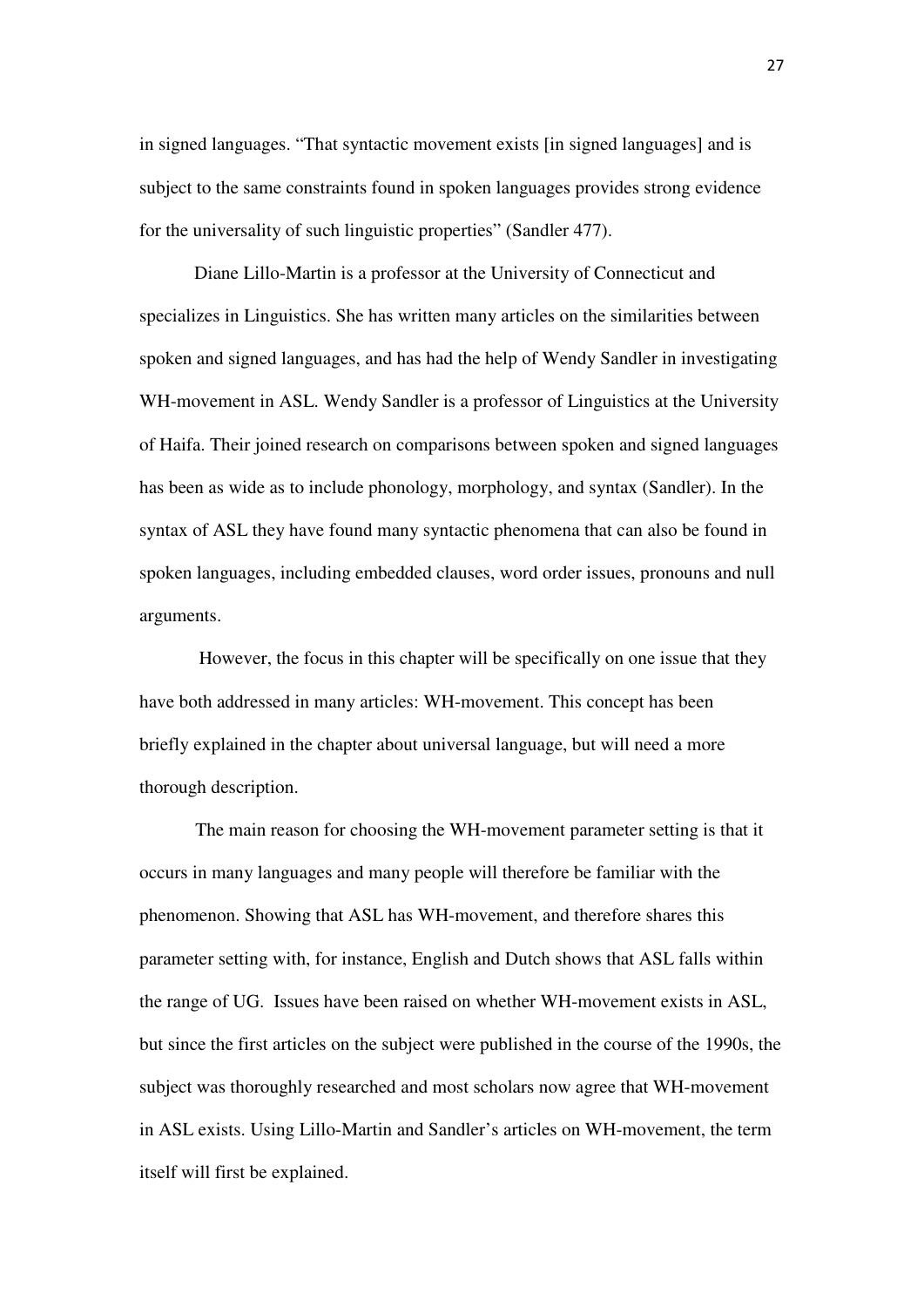In ASL there are more ways available to form a question than just the WHword (like in English or Dutch). As explained in the first chapter, WH-movement says that when forming a question, the wh-word is moved to the front of the (main) sentence. Consider the following examples:

- 1. Tim has destroyed what (DS)
- 2. What has Tim destroyed? (SS)

In English, the WH word moves to the left, as in most languages that have WHmovement; to the initial position. Let us now take a look at the same sentence in Dutch:

- 3. Tim heeft kapotgemaakt wat (DS)
- 4. Wat heeft Tim kapotgemaakt? (SS)

In the Dutch sentence, we see the same movement: 'wat' is moved to the initial position in order to form a question.

Not all languages have movement for questions, among the languages that do not are Japanese and Chinese (recall chapter 1). In those languages the question-word remains in the deep structural position.

 There have been a number of studies that looked at WH-movement in signed languages, specifically in ASL. In most ASL question sentences there is a wh-word at both the beginning and the end of the sentence (Figure 1).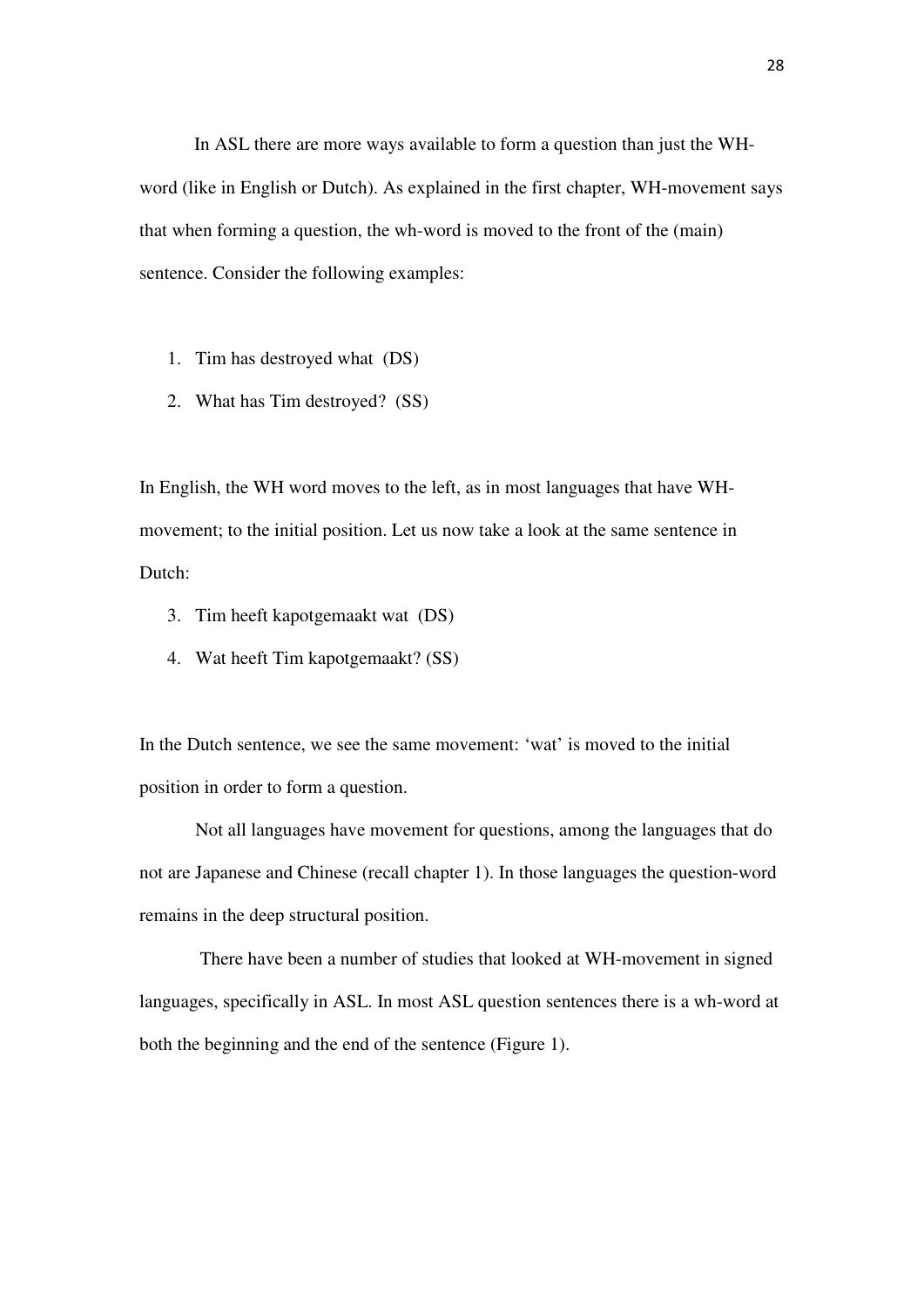

Figure 1

Figure 1 shows that the wh-word 'what' moves from the middle of the sentence to the initial position (Petronio 21). Before the wh-word is moved, the sentence does not yet have its accurate form for the language, at that point it is in its Deep Structure (DS) that I discussed in the first chapter.

When the wh-word is moved from the middle of the sentence to the initial position, the outcome is the question as it would be asked in ASL, the Surface Structure [or SS]. The sentence in deep structure would look like this:

(7) Nancy buy what yesterday what (DS)

The outcome in the surface structure would be:

(8) What Nancy buy yesterday what (SS)

ASL, like English, is an SVO (Subject, Verb, Object) language (Sandler 431). The second sentence is a correct sentence used in ASL. The latter wh-word does not move: it is the so-called 'base generated double'. "This type of sentence-final double also occurs with other focused/emphasized constituents, such as modals, verbs, and quantifiers" (Sandler 437). In other words, the repetition of words at the end of a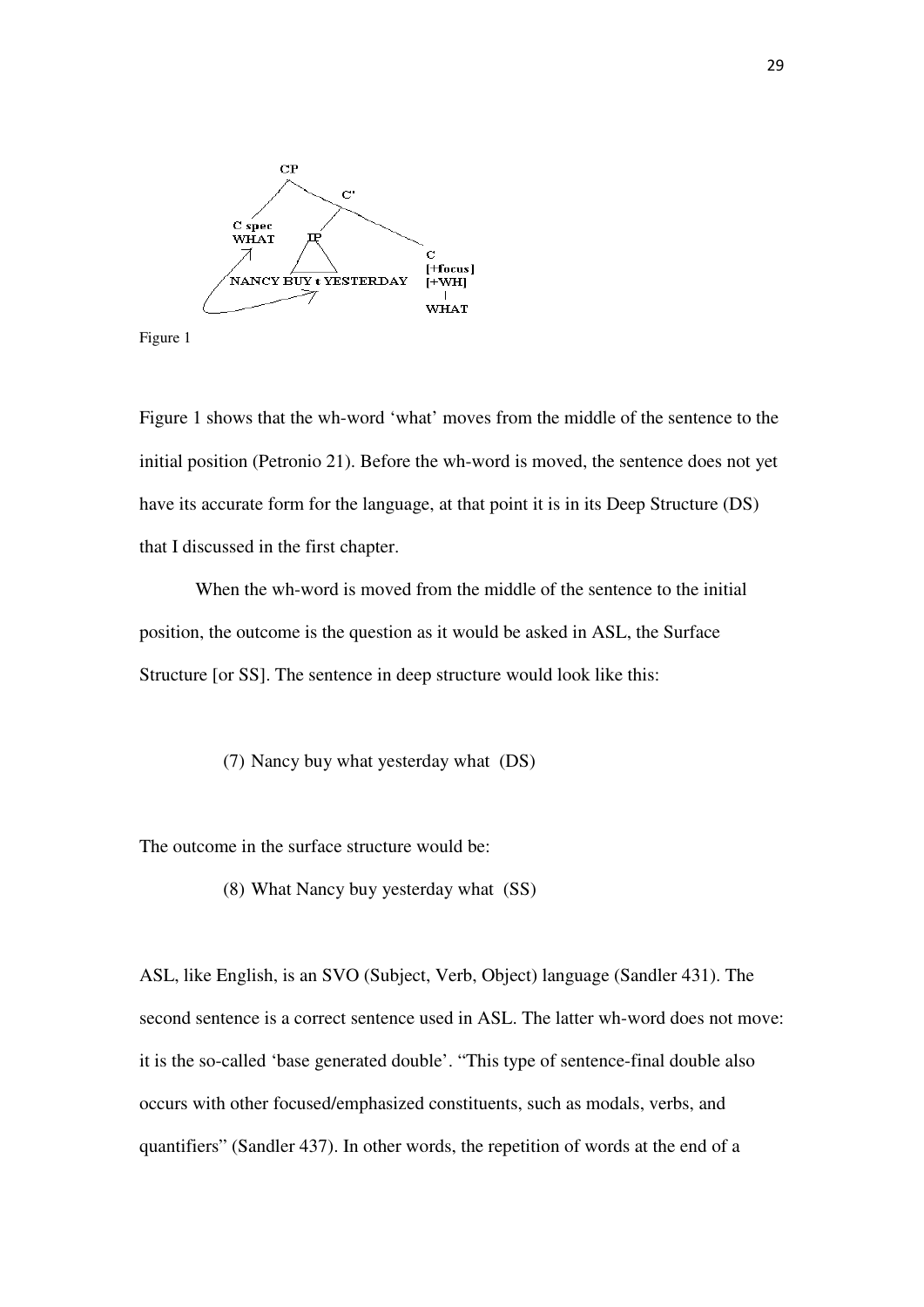sentence occurs in more constructions than just in questions. For instance, doubles are also used in negations such as:

#### (9) *Ann cannot read cannot (Ann cannot read)*

This latter sentence shows that in ASL the repetition of words at the end of a sentence is not uncommon. The earlier examples show that in ASL there is movement of the wh-words to the initial position, just as in English and Dutch.

Similarities on this grammatical level show us that first of all a sign language such as ASL is a 'real' language in terms of grammar and can therefore play a role in any research for universals in languages. Secondly, this similarity in grammar between three different languages (ASL, English and Dutch) proves that there is a basis underlying this particular grammatical issue that is shared by all three languages.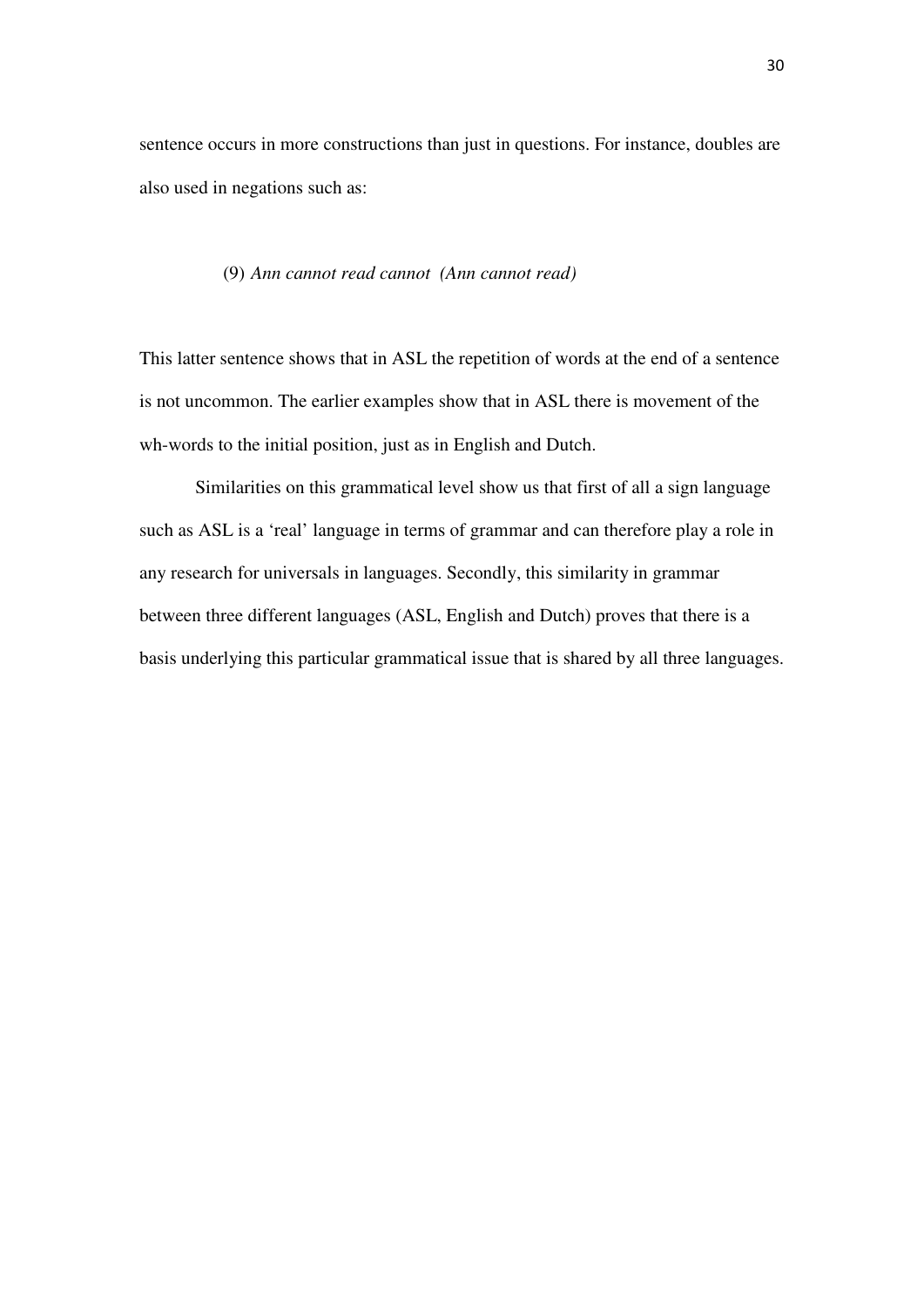## **Conclusion**

The aim of this thesis was to find evidence for the existence of Universal Grammar in signed languages. In this thesis many similarities have been discussed between spoken and signed languages. First of all, there are a number of important similarities in the process of language learning and in the acquisition of the languages in question. Petitto and co-researchers have shown that babbling, which has always been thought to be exclusively linked to spoken languages, also occurs in the acquisition of signed languages. They have shown that the stages the deaf and hearing babies go through are highly similar. This in its turn suggests that the development of the language within the brain does not depend on the specific form of language a child learns. Besides that, Petitto discovered that while babies babble they use their left part of the brain (the left hemisphere, which is the 'language-part') which shows us that babbling is definitely a part of the acquisition process of language.

 The same conclusion can be drawn from her articles addressing the neural basis of language. All brain research involving PET, MRI and near-infrared spectroscopy have shown that there is activation in the left part of the brain even before children enter the babbling phase, proving that they already use the 'languagepart' of the brain before they utter their first meaningful sound or use their first sign. Furthermore, she found interesting results using MRI scans to look at the activity in the specific cortical regions of the left hemisphere. Certain regions of this part of the brain that had always been considered to be exclusively used for auditory input were also used in the same way by deaf adults who had never heard a sound. This result, combined with the results of the other investigations, shows that there is a basis for language present in the human mind from the moment of birth (or even before) and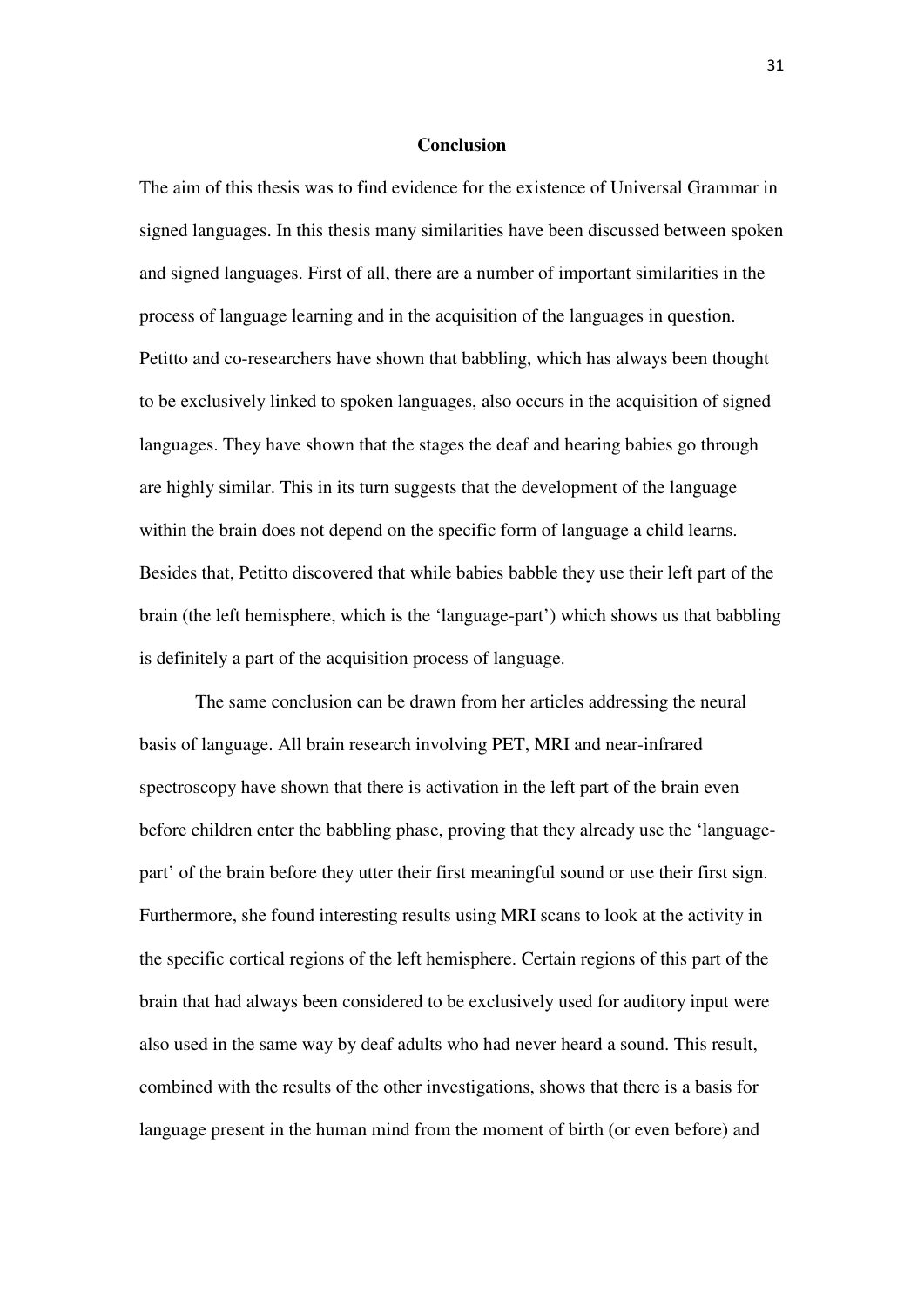that the part of the brain used for this basis is not solely used for auditory input but is sensitive to language in general.

 The last argument used to support the claim was a little different from the rest of the presented research. Here, the focus was on grammatical similarities. It was shown that a particular grammatical phenomenon, WH-movement, occurring in a number of spoken languages (including Dutch and English) also occurs in sign language. This shows that even though the languages are produced in different modalities (sound vs. vision), and over time have developed separately, this does not exclude grammatical similarities. Combined with the preceding arguments about acquisition and the neural processing of language, it can be concluded that there is an underlying basis for all human languages: a Universal Grammar that is present in both spoken and signed languages.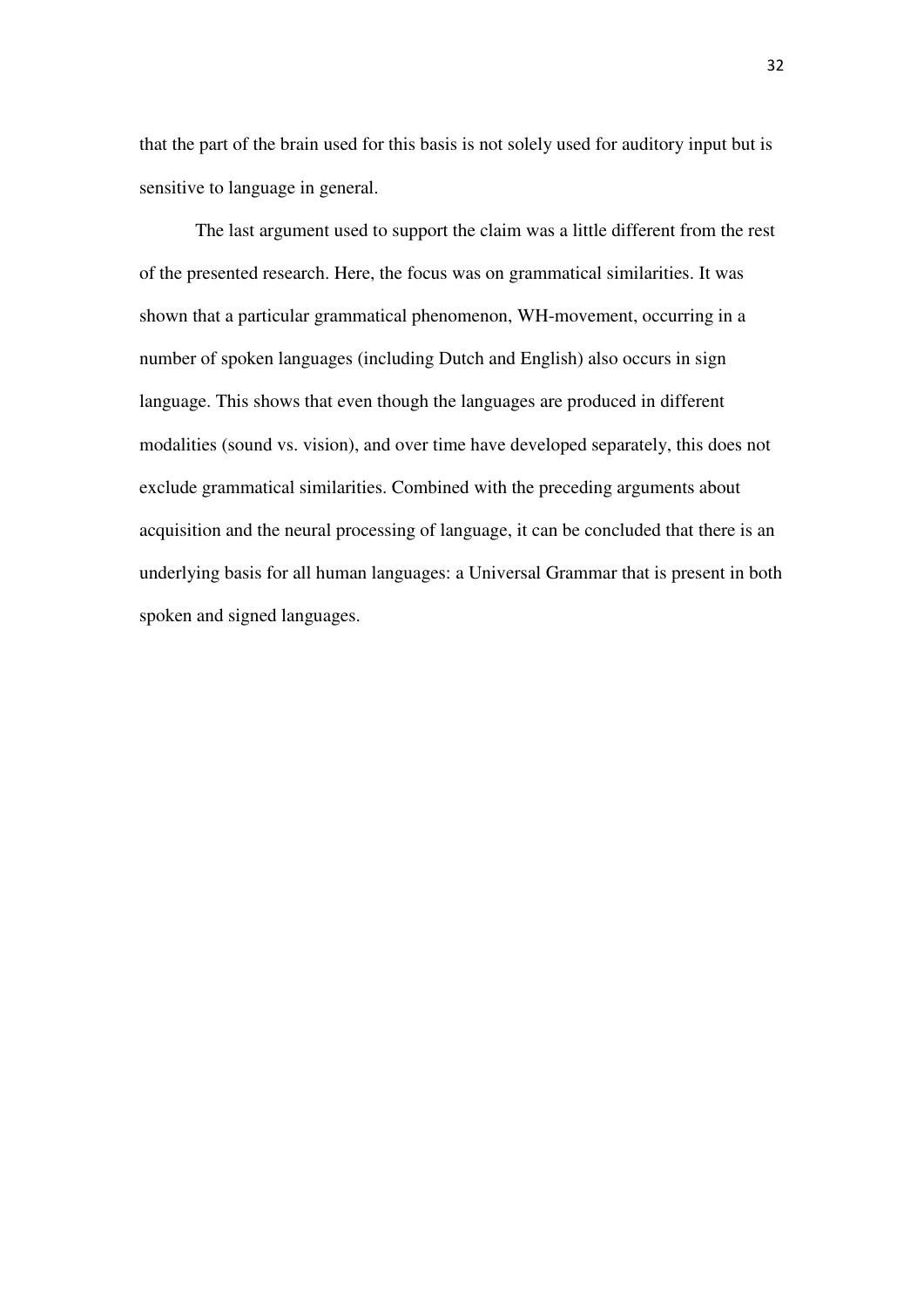## **Works Cited**

Baker, Stephanie A, William J Idsardi, Roberta Michnick Golinkoff and Laura Ann Petitto.

 "The Perception of Handshapes in American Sign Language." Memory & Cognition 33 (2005) 887-904.

Cook, Vivian J. and Mark Newson. Chomsky's Universal Grammar: An Introduction. Oxford: Blackwell Publishing, 2007.

Corina, David and Wendy Sandler. " On the Nature of Phonological Structure in Sign Language." Phonology 10 (1993) 165-207.

Holowka, Siobhan and Laura Ann Petitto. "Left Hemisphere Cerebral Specialization for

Babies While Babbling." Science 297 (2002) 1515.

Kovelman, Ioulia, Mark H. Shalinsky, Katherine S White, Shawn N. Schmitt, Melody S.

 Berens, Nora Paymer and Laura Ann Petitto. "Dual Language Use in Sign-Speech Bimodal Bilinguals: fNIRS Brain-Imaging Evidence." Brain & Language 109 (2009) 112-123.

Laura Ann Petitto: University of Toronto Scarborough. Mea Productions Inc. 25 June 2011

<http://www.utsc.utoronto.ca/~petitto/index.php>.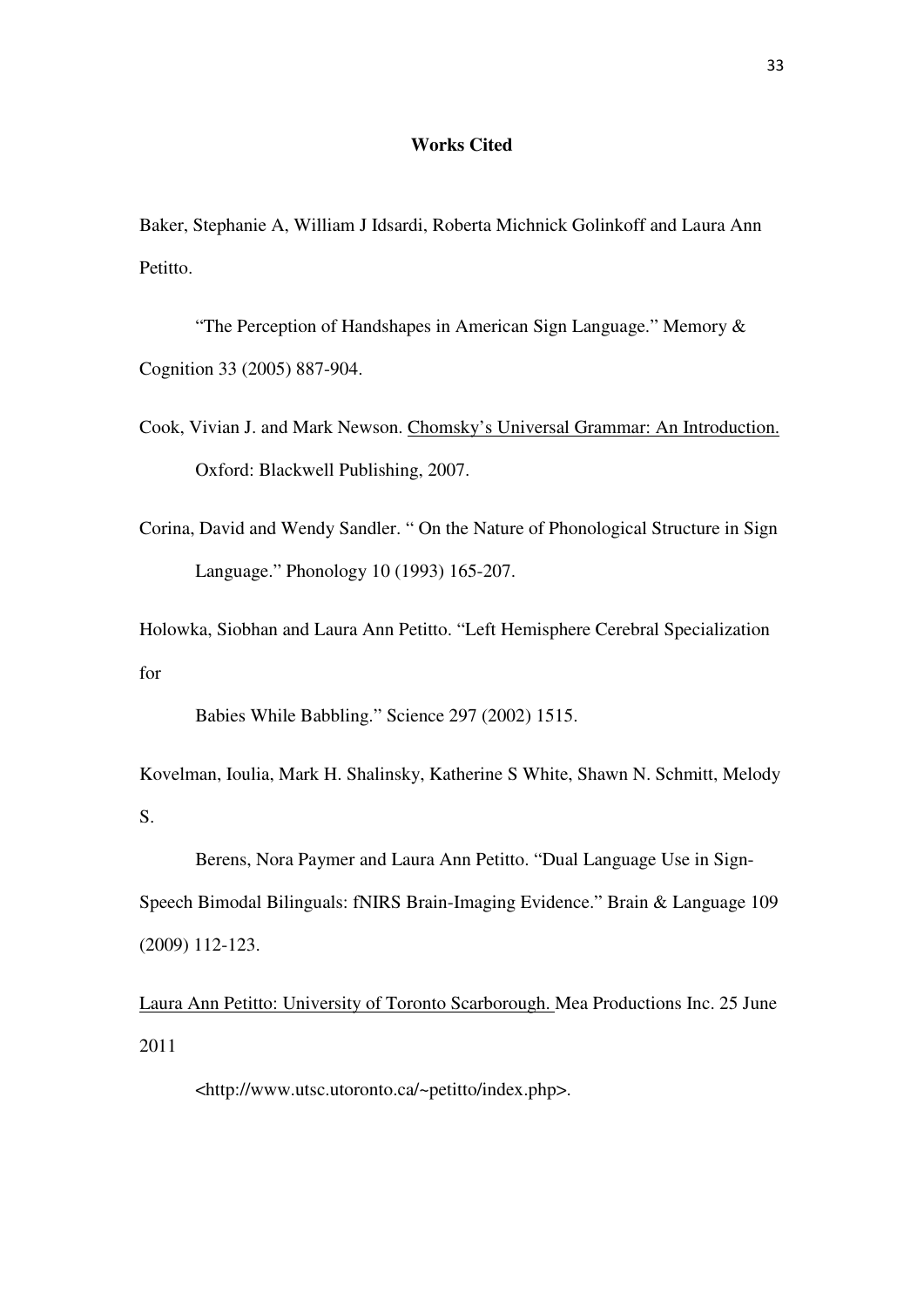Laurence, Stephen and Eric Margolis. " The Poverty of the Stimulus Argument." British

Society for the Philosophy of Science 52 (2001): 217-276.

Lightfoot, David. How to Set Parameters: Arguments from Language Change. Massachusetts: MIT Press, 1992.

Lillo-Martin, Diane. Universal Grammar and American Sign Language: Setting the Null

Argument Parameters. Dordrecht: Kluwer, 1991.

Meier, Richard P., Kearsy Cormier, and David Quinto-Pozos, eds. Modality and Structure in

Signed and Spoken Languages. New York: Cambridge University Press, 2002.

Penhune, Virginia B., Roxana Cismaru, Raquel Dorsaint-Pierre, Laura Ann Petitto and

 Robert J. Zatorre. "The Morphometry of Auditory Cortex in the Congenitally Deaf Measured Using MRI." NeuroImage 20 (2003) 1215-1225.

Petitto, Laura Ann. "Are Signed Languages 'Real' Languages?" International

Quarterly of

the Sign Linguistics Association 7 (1994) 1-10.

Petitto, Laura Ann. "Cortical Images of Early Language and Phonetic Development Using

 Near Infrared Spectroscopy." The Educated Brain: Essays in Neuroeducation. Ed. Antonio M. Battro, Kurt W. Fisher and Pierre J. Lena. England: Cambridge University Press, 2007.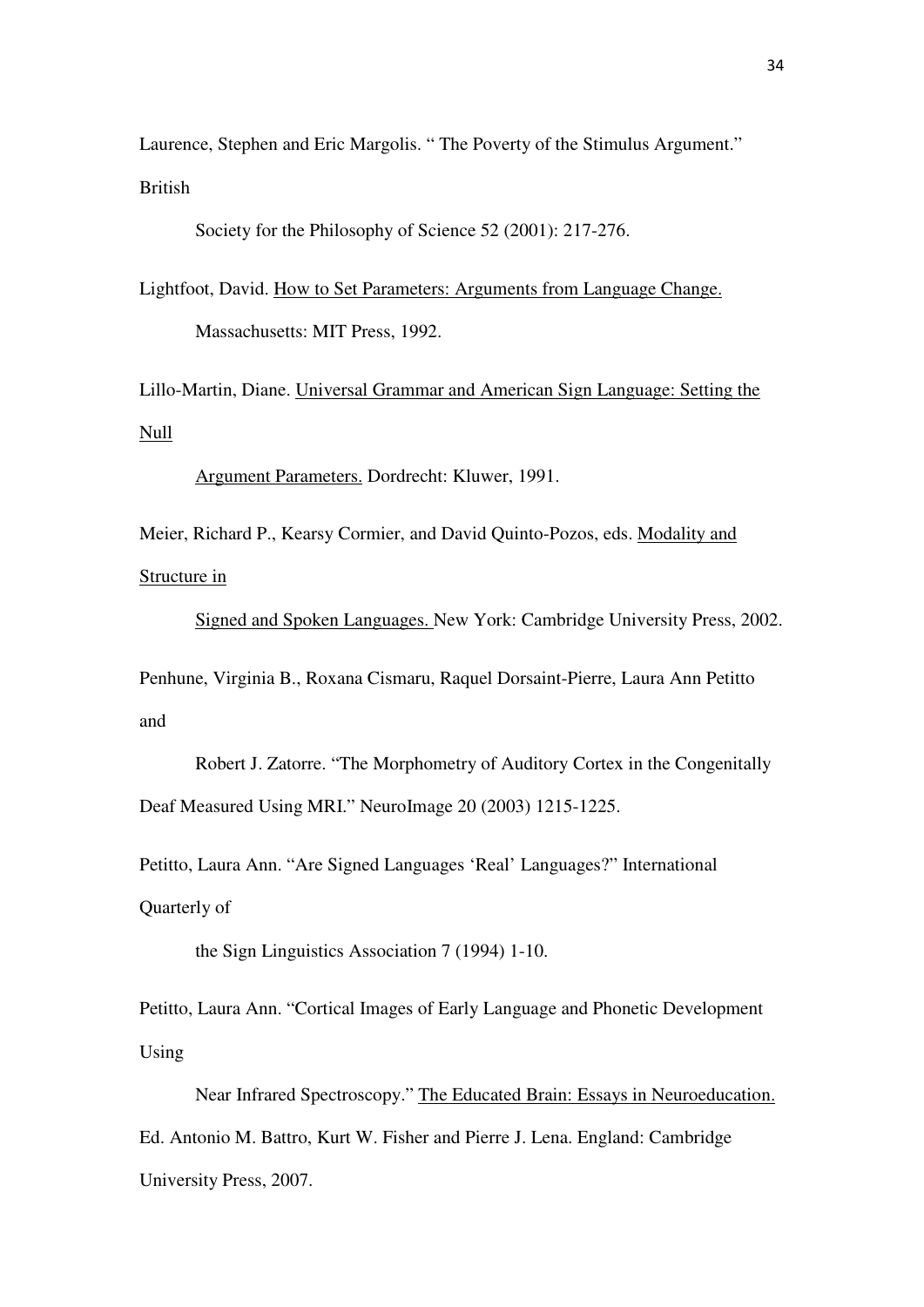Petitto, Laura Ann and Ioulia Kovelman. "The Bilingual Paradox: How Signing-Speaking

 Bilingual Children Help Us to Resolve Bilingual Issues and Teach Us About the Brain's Mechanisms Underlying All Language Acquisition." Learning Languages 8 (2003) 5-18.

Petitto, Laura Ann, Marina Katerelos, Bronna G. Levy, Kristine Gauna, Karine Tetreault and

 Vittoria Ferraro. "Bilingual Signed and Spoken Language Acquisition from Birth: Implications for the Mechanisms Underlying Early Bilingual Language Acquisition." Child Language 28 (2001) 453-496.

Petitto, Laura Ann, and Paula F. Marentette. "Babbling in the Manual Mode: Evidence for the

Ontogeny of Language." Science 251 (1991) 1493-1495.

Petitto, Laura Ann, Robert J. Zatorre, Kristine Gauna, E.J. Nikelski, Deanna dostie and Alan

 C. Evans. "Speech-like Cerebral Activity in Profoundly Deaf People Processing Signed Languages: Implications for the Neural Basis of Human Language." PNAS 97 (2000) 13961-13966.

Petitto, Laura Ann, Siobhan Holowka, Lauren E. Sergio, Bronna Levy and David J. Ostry.

 "Baby Hands that Move to the Rhythm of Language: Hearing Babies Acquiring Sign Language Babble Silently on the Hands." Cognition 93 (2004) 43-73.